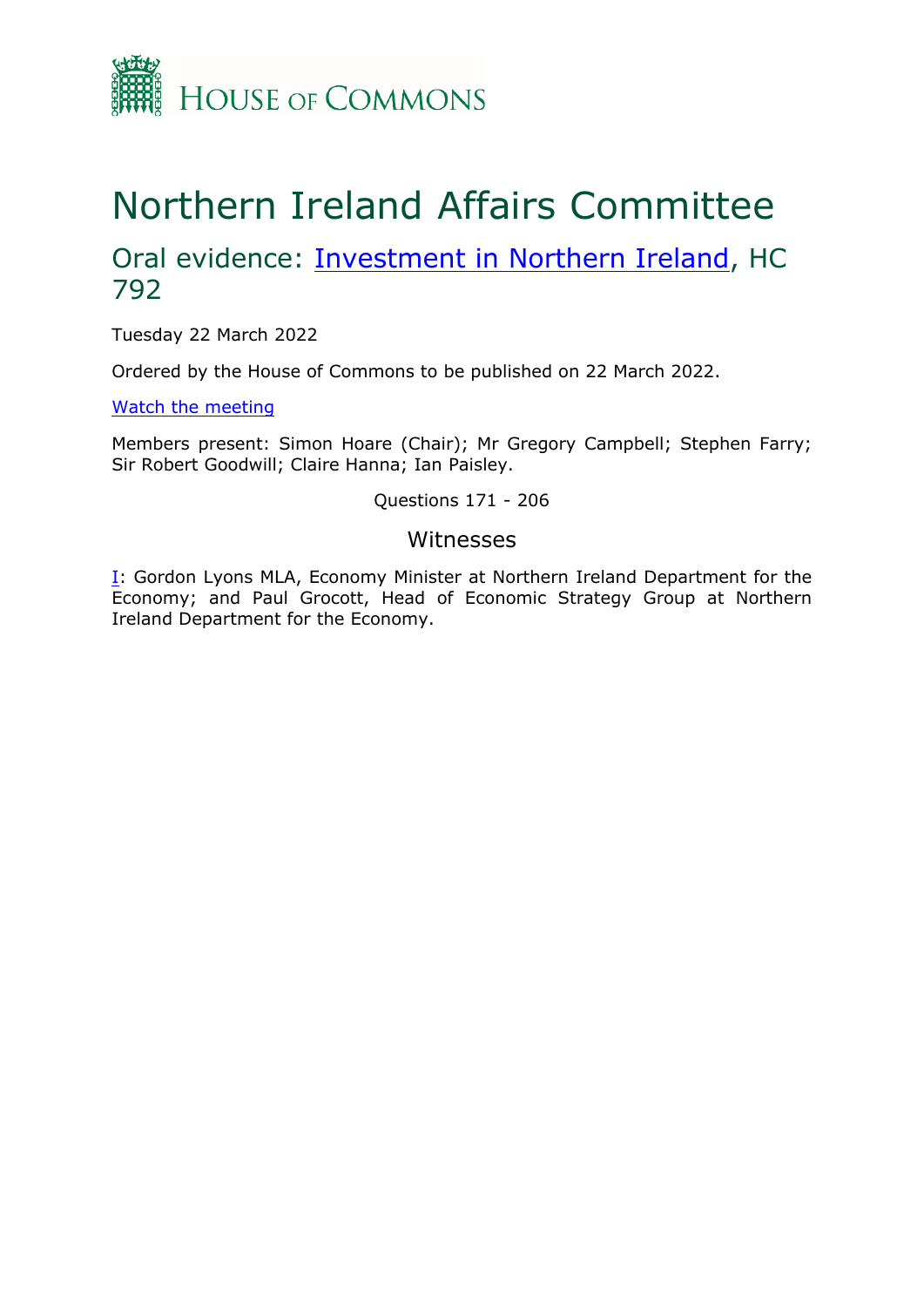

### <span id="page-1-0"></span>Examination of witnesses

Witnesses: Gordon Lyons MLA and Paul Grocott.

[*This evidence was taken by video conference*]

Q171 **Chair:** Good morning, colleagues, on this nice, bright, sunny spring morning and a further session on our NIAC inquiry on investment in Northern Ireland. We are delighted to be having two sessions today, both with Ministers at Stormont. We are delighted to be joined this morning by Gordon Lyons and by Paul Grocott, who is the head of economic strategy. Gentlemen, you are very welcome. Thank you for finding the time to join our proceedings today and to add to our thinking and our understanding with regard to this inquiry.

Mr Lyons, can I start with you? We have heard over the last two years as a Committee from businesses, both individual and groups and organisations representing business, and this has been in relation to this inquiry, the protocol and, indeed, other areas, that business looks for two things—the first is obviously peace in the broadest sense of the term, and then political certainty and stability—as a way of informing their business development, investment strategy and the like. What is your assessment, Mr Lyons, this morning of the impact on businesses, their planning and their confidence in Northern Ireland following the, in essence, collapse of the Executive and the spectre hanging over us of no resurrection of the Executive any time soon? What do you think, if any, the knock-on effects of that might be?

*Gordon Lyons:* Right now I believe that that is limited because I have extensive engagement with investors. In the last number of weeks, I have met with investors here in Northern Ireland. I have met with investors in the UAE, in Dubai, and I have been in the United States. I believe that political stability is important. It is important that we have that in the longer term, but ultimately when people who are interested in investing in Northern Ireland speak to me, they are interested not necessarily in what is going on at Stormont but in what is going on on the ground. I am being told that what is appealing to investors about Northern Ireland is the skills and talents of our people. First and foremost, people invest in Northern Ireland because we have the capabilities and we have the skills that exist here. It is what I see sets us apart from elsewhere.

I think that our size sets us apart and the fact that we are small means that we can be agile and respond quickly to the needs of businesses and, in fact, the needs of individual businesses as well. I will give you an example. Our Assured Skills Academy brings together Government, the academic and further and higher education institutions, and business.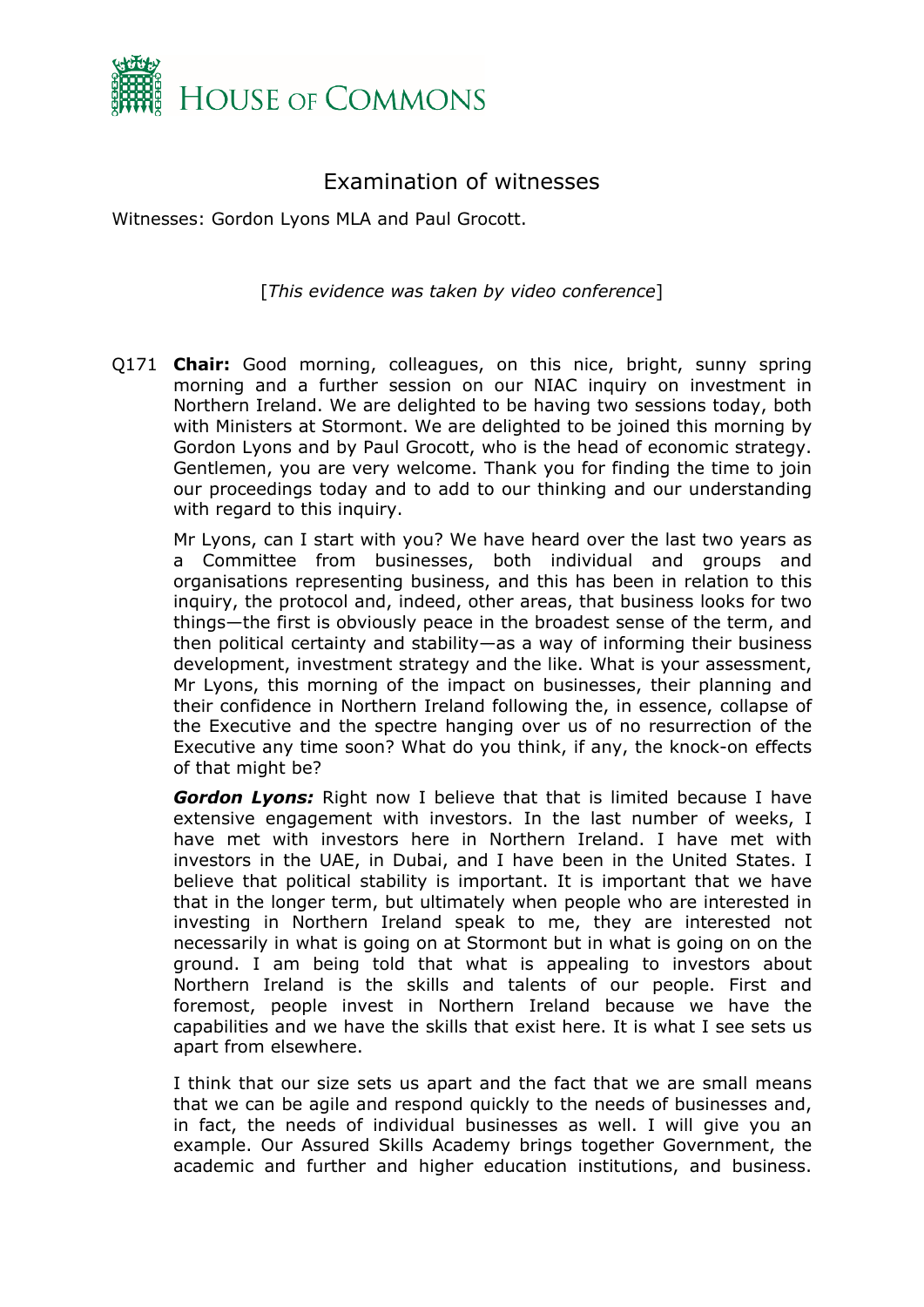

Individual businesses can come to us and say, "We have a shortage of skills in this area" and what they will do is engage with us and we will work with the sectors to put that skills package together to make sure that the people are there.

People are interested in the fact that we are business friendly, we are cost competitive, we have those world-class universities, and our connectivity, which is the best in the UK and Ireland in terms of our broadband, for example—something that was delivered for Northern Ireland through the confidence and supply agreement between the DUP and the Conservative Party. In the last few weeks, those are the real issues that have been raised with me.

I want to see long-term political stability in Northern Ireland, which is why the protocol needs to be dealt with because the protocol is not giving us that certainty for the future. It is causing the political stability and it is running against the Belfast agreement. I think you will find that investors and businesses in Northern Ireland and those who want to invest in Northern Ireland are more interested in those other areas than the latest goings on at Stormont Castle.

Q172 **Chair:** Thank you for that. At the top of your answer, you said two things that I jotted down. You said that your assessment of the impact on business was that right now that is limited, that being the present, and then you went on to say "in the longer term". If there is a very long devolution interregnum, we know what the "right now" looks like. What is your vision, what is your assessment of the impact medium to longer term, particularly thinking about—I know colleagues will come on to ask questions about the skills gap and education and training—if there is that policy evolution pause for a period of time that does not see the new workforce, the younger workforce of Northern Ireland, keeping pace with the demands of investors and business in what is, after all, a very internationally competitive marketplace, with lots of economies asking for direct foreign inward investment from all sorts of areas? Some will win and some will lose.

*Gordon Lyons:* Yes, absolutely, we are in a very competitive environment. I have set out my plan, the 10X vision document on our ambition to be among the elite small group of economies in the world, and that is going to require policy responses to that, policy responses that we have already put in place within this Department. We are bringing forward skills strategies dealing with what I think is the biggest issue facing Northern Ireland outside of our health issue right now.

I think the skills issue is something that is being faced not just across Northern Ireland or the UK but, in fact, across the world. I am trying to make sure that we can develop and continue with that pipeline of talent. We have our 10X document. We have our skills agenda coming forward. We have our energy strategy. I believe we now have our plans in place, plans that we can move forward with, but of course I want to see that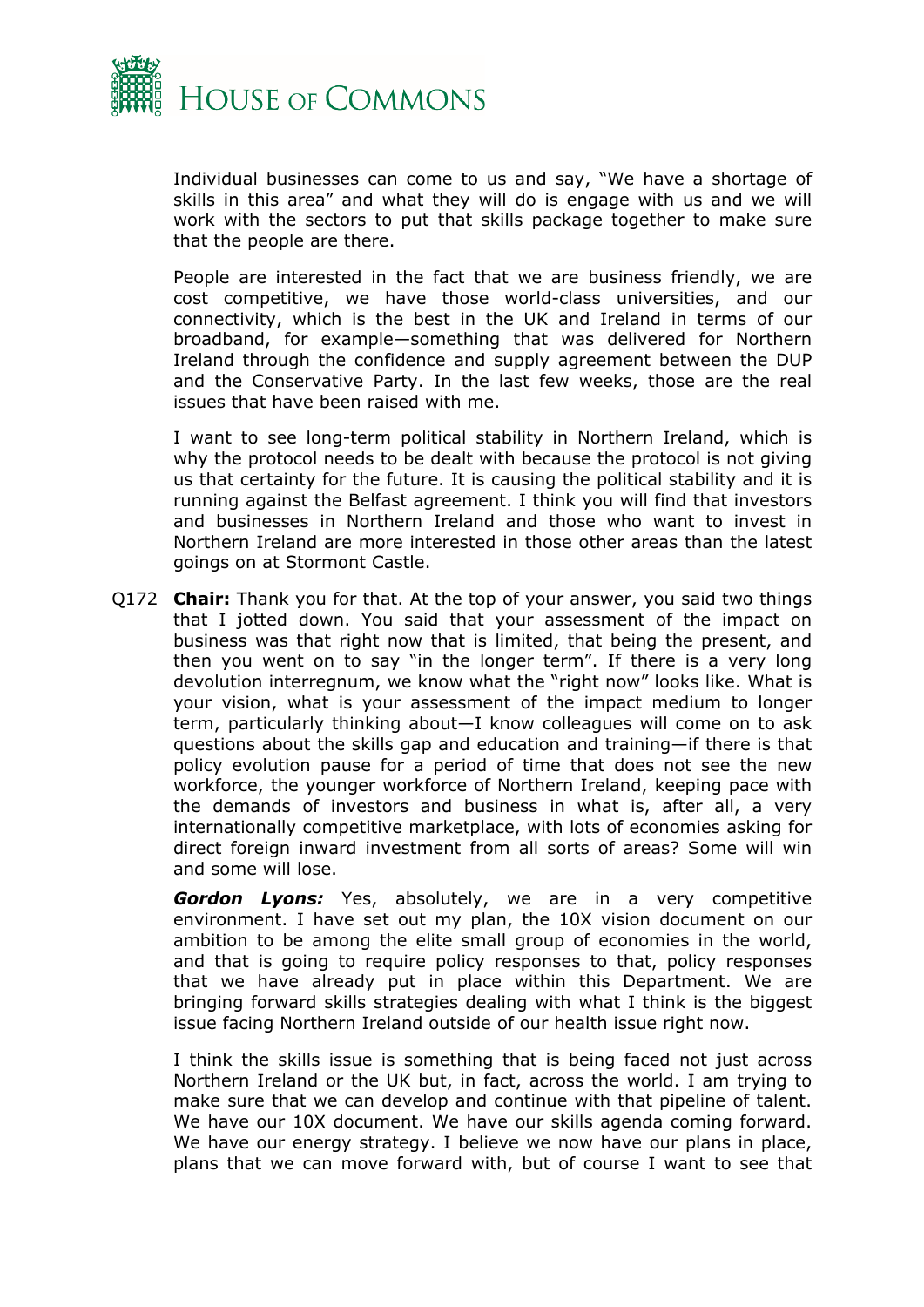

political stability in the long term as well, which is why we need to see these issues dealt with.

**Chair:** Thank you. I should have said 10 out of 10 for the branding as your backdrop. That is selling the message very clearly, so well done on that.

*Gordon Lyons:* I was not going to say it, Mr Chairman.

**Chair:** On a technical point, there seems to be something squeaky coming from your side of the Zoom call. Is there anything squeaking or is it at our end that we have a glitch?

*Gordon Lyons:* I am not hearing anything at the moment.

**Chair:** We are hearing something. We were, but we're now not hearing anything squeaky so maybe the squeak has gone.

Q173 **Stephen Farry:** Good morning to our witnesses. To pick up first of all, Minister, on your wonderful branding, could you tell us a little bit more about the 10X vision document? I suppose there are two parts. How did the Department determine which sectors to prioritise within that? Secondly, to what extent has there been discussions with the UK Government over the vision document itself?

*Gordon Lyons:* I am more than happy to tell you a little bit about 10X, Stephen, and here is what I prepared earlier.

**Chair:** The Valerie Singleton of economic development.

*Gordon Lyons:* Yes. I hope that it is something that you are familiar with. 10X came together because we wanted to set out a very broad vision of where it was that we wanted to see ourselves over the next decade. You will be aware of the focus that we have on innovation within the next decade. We believe that we will get there by focusing on those key sectors and clusters that we can see the growth, the jobs and the economic prosperity will be delivered from: advanced manufacturing, life and health sciences, fintech, agritech, cybersecurity.

Why those areas? It was those areas because we believe that we are already world class in those areas or have the potential to be world class in those areas. Take cybersecurity, for example. We are the No. 1 investment location for US companies now that are investing in cybersecurity. In fintech you will know yourself the incredible growth that we have seen in that sector in recent years. They are sectors that we believe there is huge growth in, huge potential in, that we can still do better. We believe that in focusing on those clusters, that will develop even further and create those hubs in Northern Ireland that will then generate more and more investment.

We are not just limiting ourselves to those key sectors. We believe that investing in those will have a wider impact on the economy as a whole,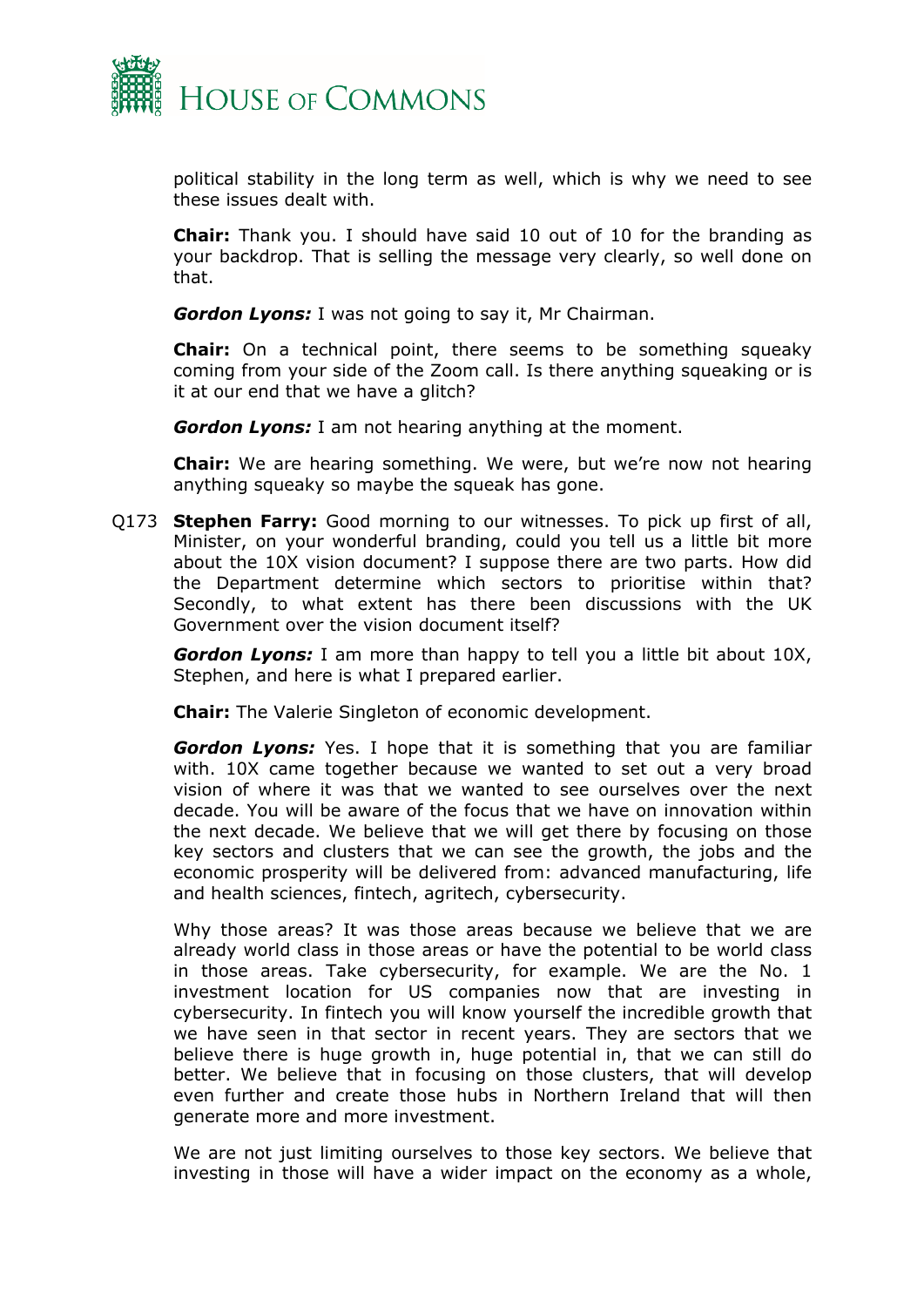

that we will see that diffusion right throughout. Those are the key clusters that we are focused on, and to deliver on that we have to take advantage of the place that we live in and the talent of the people we have as well.

In terms of engagement with the UK Government, this was largely a document that was created in Northern Ireland based on what we believe the opportunities are that exist and the challenges that we have to address as well. This has developed in consultation with key stakeholders. If you look at the document, you can see the buy-in from the business groups and other interested parties, which is why I think it has gone down so well because it was developed in collaboration with them.

As we have moved throughout the process we have certainly engaged with the UK Government on it. We have had those conversations with the UK Government to say, "This is what we are doing and this is our plan". What is very important for us is that the UK Government feed in to what we are doing and act in concert with us to make sure that these can be delivered. That is why it is so important when it comes to the Shared Prosperity Fund and other funding models that we have the mechanisms in place to ensure that the funding that the UK Government are giving to help us level up is directed towards 10X because that ultimately is the outcome that I believe everybody wants to see.

I don't know if you want to add anything, Paul, in terms of the genesis of the document or the consultation.

**Paul Grocott:** Certainly, at official level there was very intensive engagement between ourselves and in particular colleagues in BEIS but also involvement with others and also wider engagement with colleagues in Scotland and Wales as we came together with officials in collaborating and sharing our policy response to Covid throughout the pandemic.

Q174 **Stephen Farry:** To follow up on a couple of things that were said there, Minister, you rightly said that 10X is a vision document. What plans do you have or does the Department have to turn that into a formal strategy as we would conventionally understand a strategy with targets and measurements and funding allocations? You also mentioned the skills strategy. Could you update us on the timetable for publication of the formal skills strategy? I appreciate that a draft has been out to public consultation and there has been extensive work and collaboration with the OECD in that regard as well.

*Gordon Lyons:* This is a broad vision document, and that is where I want it to remain, but we have flowing from 10X a number of other strategies and action plans; for example, the trade and investment plan, the energy strategy that I was able to publish last year, and then the skills strategy, which you have also mentioned and which I hope will be going out very soon. That is being finalised as we speak.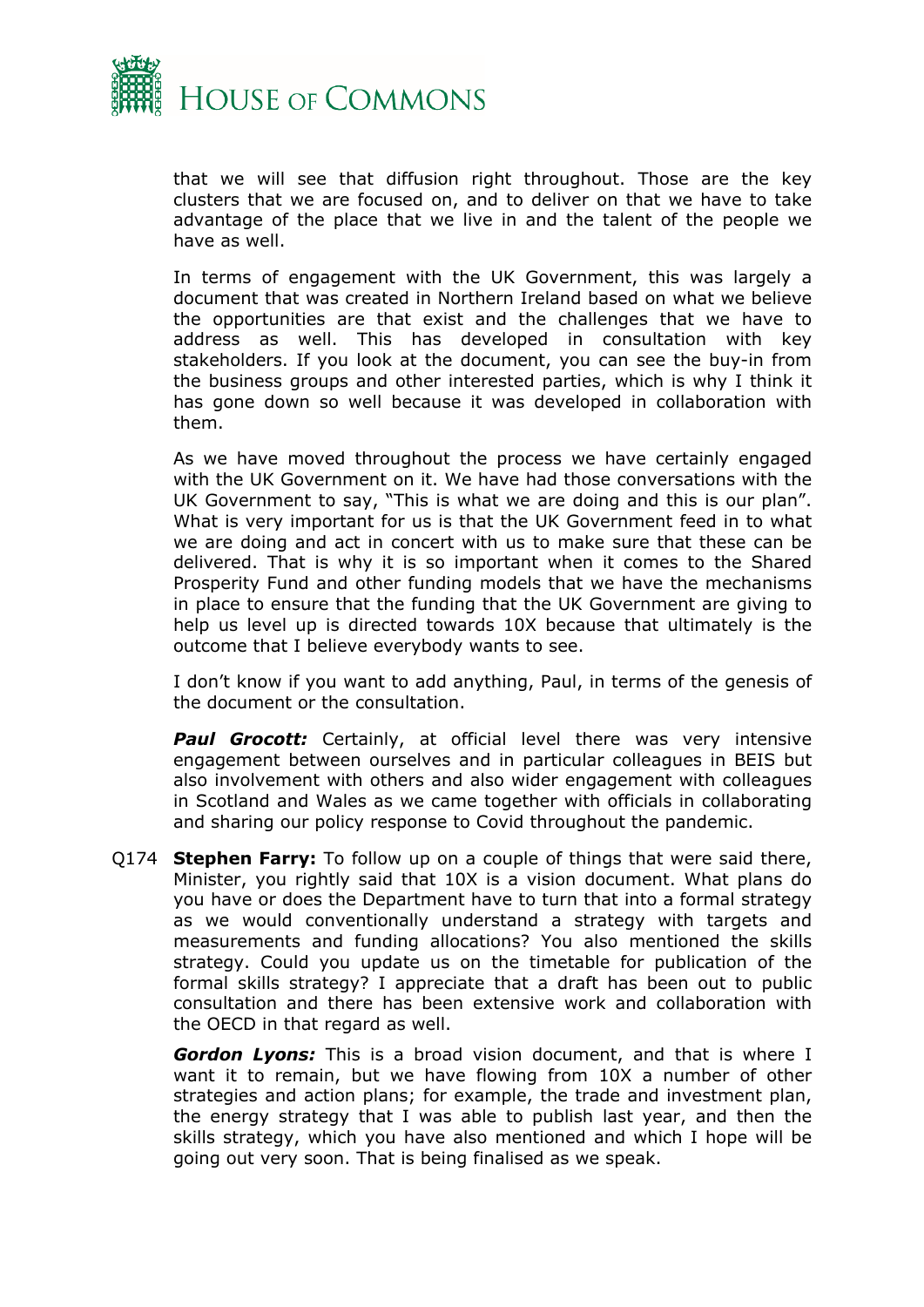

10X is what holds the Department together and runs through the Department as our overall vision of where we want to be at the end of this decade, perhaps putting strategies underneath those. We also have developed those into action plans. Take the energy strategy, for example. It is a long-term strategy to make sure that we are less dependent upon foreign sources of fossil fuels, to generate more of our energy here, and to exploit the hydrogen opportunities that we have. Again, it is a longterm strategy. We have an action plan for 2022—22 actions that we are going to take this year. It is never my intention to develop a strategy or plan just for it to sit on the shelf. I want to make sure that we are delivering on it, so we have markers set for this year to make sure that we can deliver against those.

It is worth mentioning the importance of careers as well, because it is connected to the skills piece. I have asked for a fundamental review to be carried out about careers guidance. We think that that is absolutely essential to make sure that we have the necessary skills in place to deliver on our 10X objectives.

Q175 **Stephen Farry:** Super. My final question touches on the issue you mentioned around EU funding. Some of my colleagues will talk in more detail about the Shared Prosperity Fund. I want to ask in particular how the potential loss of EU funding may affect our investment potential, in particular the capacity of Invest NI. I appreciate, Minister, you have said at times that it may be possible that the levelling up funding will in due course match what we are losing in the EU funding. Some of us are sceptical in that regard. Do you have a fear that the areas that this money is directed to may not be the same as we traditionally use European funding for, which may create a certain degree of chaos or undermine the potential for the work of Invest NI? I am conscious that bids were made by Invest NI in the previous rounds of levelling up funding that were unsuccessful.

*Gordon Lyons:* The UK Government have committed on a number of occasions to replacing EU funding; at the very least to replacing it and potentially giving us additional funds. That commitment is welcome, but unless the money is going to the right place and is better aligned to our objectives, there is going to be a problem. I do not want us to be in a position where funding that we are getting from the UK Government is simply going to duplicate what is already taking place elsewhere.

It is not a responsibility of my Department—the Department of Finance leads on replacing the EU funds and negotiations over the Shared Prosperity Fund—but one of the messages that I have been trying to get across time and time again to UK Government Ministers, and it would be very useful if we could perhaps work with the Committee on this, is to ensure that the EU replacement funds that have been guaranteed to us align with our priorities. That does not necessarily mean going to where they have gone in the past. If we can have greater flexibility so that we can better align with the priorities that we have now, that is very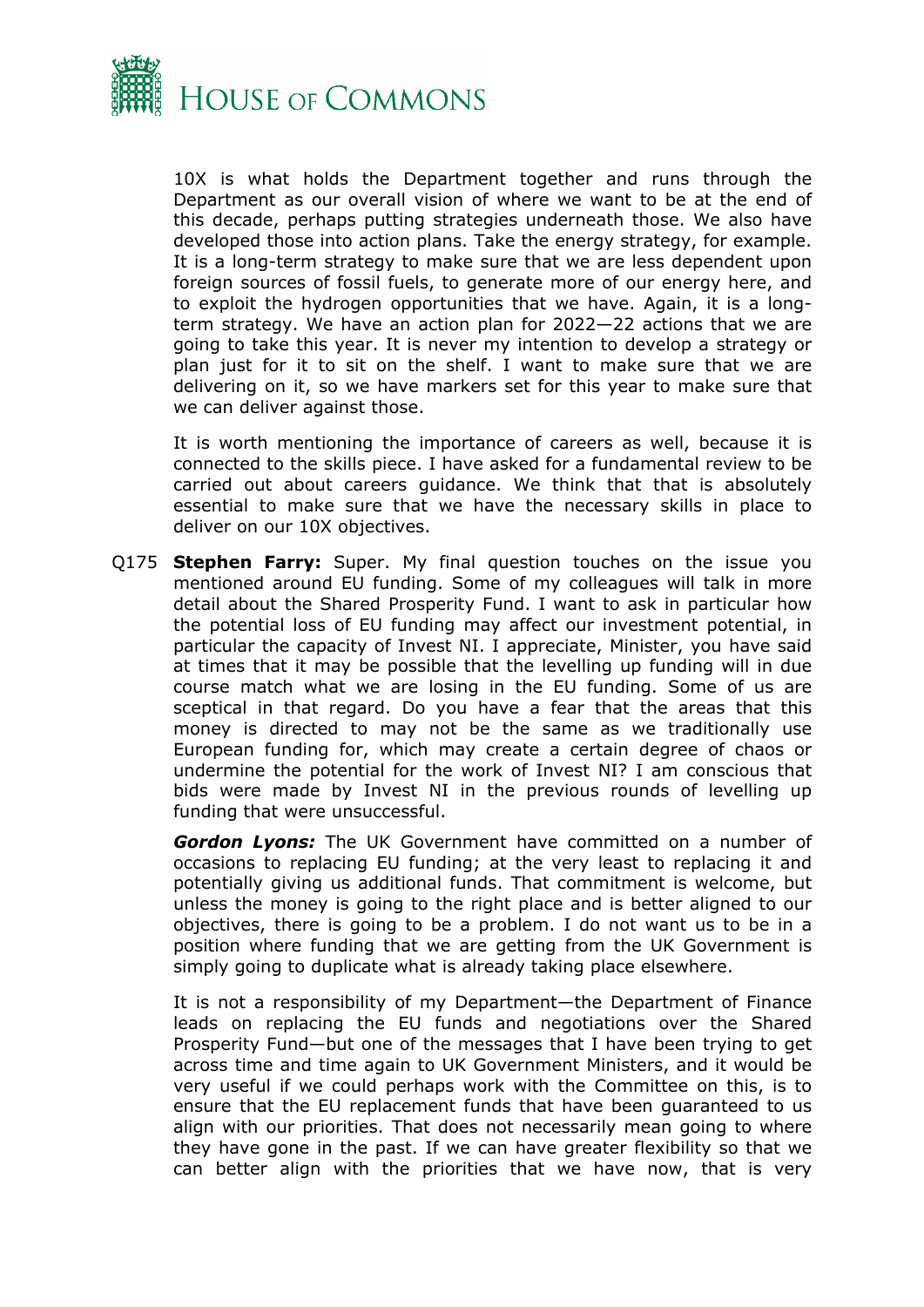

welcome. We want to see it align to everything that we are doing in 10X. That is where we will see the real benefit coming from, with greater control over those resources.

The worst thing that can happen is that this additional funding is simply given on a UK-wide basis to certain projects without taking into consideration where we are here in Northern Ireland. That is a very useful role that the Committee can play in ensuring that levelling up and shared prosperity actually goes to our priorities and that it aligns with what we are doing in 10X.

**Stephen Farry:** I certainly concur with that. Thank you very much.

Q176 **Chair:** Mr Lyons, with regard to 10X, how will you mark the homework? How will you track the outcomes? Is that going to be done in-house? Will you be working with an organisation like the IFS or something of that nature to track it? In a sentence or two, can you say what success of 10X looks like, and in another couple of sentences can you say what failure looks like?

*Gordon Lyons:* Yes, absolutely. I think that success looks like exactly what the document says, that we are creating more and better high-paid jobs in those clusters and in those areas that we want to see. Paul, I will bring you in.

**Paul Grocott:** As the Minister mentioned earlier, our ambition is to move up that league table of small advanced economies. Success will be Northern Ireland competing at that top league of small advanced economies. We are in the process of developing metrics that are comparable across those 14 small advanced economies and that will show at a macro level whether we are performing.

There is a separate stream of work that is able to assess at programme level our individual programme performance in delivering those outcomes. At programme level your metrics will not be comparable across the 14 small advanced economies, but that is operating at a programme level and also at a macro and global level. We will be able to demonstrate if the interventions that we are going to be performing are matching the ambition that was set out in the document.

Q177 **Sir Robert Goodwill:** Good morning. There does not seem to be a shortage of different funding streams coming into Northern Ireland. We have the Levelling Up Fund, the Shared Prosperity Fund, New Decade, New Approach, the New Deal for Northern Ireland, of course, and the City Deals. Some of them have more central control, some of them are more devolved and localised. Overall, do you feel that these schemes can be co-ordinated and work well, or do you believe Ministers are wanting to announce a new initiative and generally make it look different? Is it going to work in a co-ordinated way together?

*Gordon Lyons:* I think that it is my job, along with other Executive Ministers, to make sure that it works in a co-ordinated way, but that is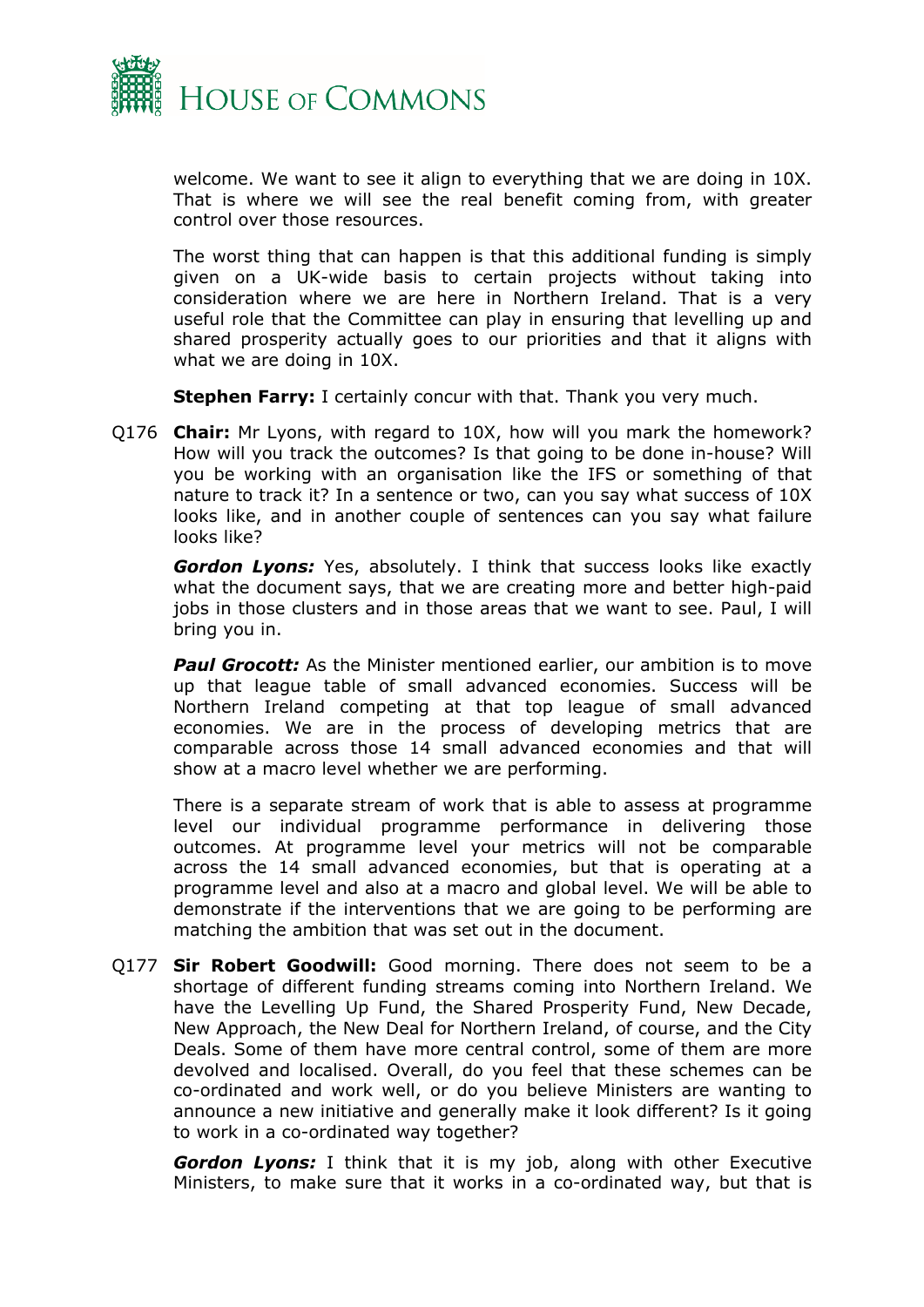

why we need to have that level of control and that level of collaboration, working with UK Government Ministers, to make sure that the funds that are made available make as much of a difference as they can. For example, City Deals are bringing incredible investment in this region right across Northern Ireland, great opportunities for the future, but we have been able to put that funding to where we think it can make the most difference.

This is the key point. I am not afraid to say it again. The shared prosperity funding and the levelling up funding have the potential to be a fantastic opportunity to Northern Ireland and to help kick-start some of the sectors and areas where we want to see that happening, but I think that we know best how that can be spent to align to our priorities. I think that right across the UK that should be the case, that it should not be central Government who dictate in any way how funding should be spent. There should be autonomy for devolved Administrations and cities and regions throughout the UK to make those decisions. That was one of the reasons why so many people voted to leave the European Union; because they wanted to see that greater control devolved down into local areas.

Q178 **Sir Robert Goodwill:** Yes, I think the evidence we have already received would indicate that the word "enthusiasm" would be linked to the City Deals. When we had evidence, people saw how that could make a difference in their locality. Do you think that there is sufficient collaboration between the UK Government and the Department for the Economy on the delivery of these funds?

*Gordon Lyons:* No. Although it is the Department of Finance that takes the lead on this issue, I have been disappointed with the level of engagement overall. We have repeatedly sought clarity on when the funds will be available, how they will be administered, the way in which that will be done, and the level of engagement that we will have with them in that process. It has all been disappointing, and I think that the Government are doing themselves a disservice in this as well. It would help everybody if there was that greater collaboration and working together to make sure that we make the most of the resources that are available. I just don't think that that is the case right now.

Q179 **Sir Robert Goodwill:** That is very helpful to know. What sort of timescale in terms of getting this ball rolling more quickly are we looking at?

*Gordon Lyons:* Paul, do we have dates yet on when we think the shared prosperity funding is going to go through?

**Paul Grocott:** Indicatively, I think the UK Government timetables are spring into summer for replacement later on in the year, but that is a pressing issue for organisations that are in receipt of funding in Northern Ireland.

**Sir Robert Goodwill:** That is certainly something we can raise with UK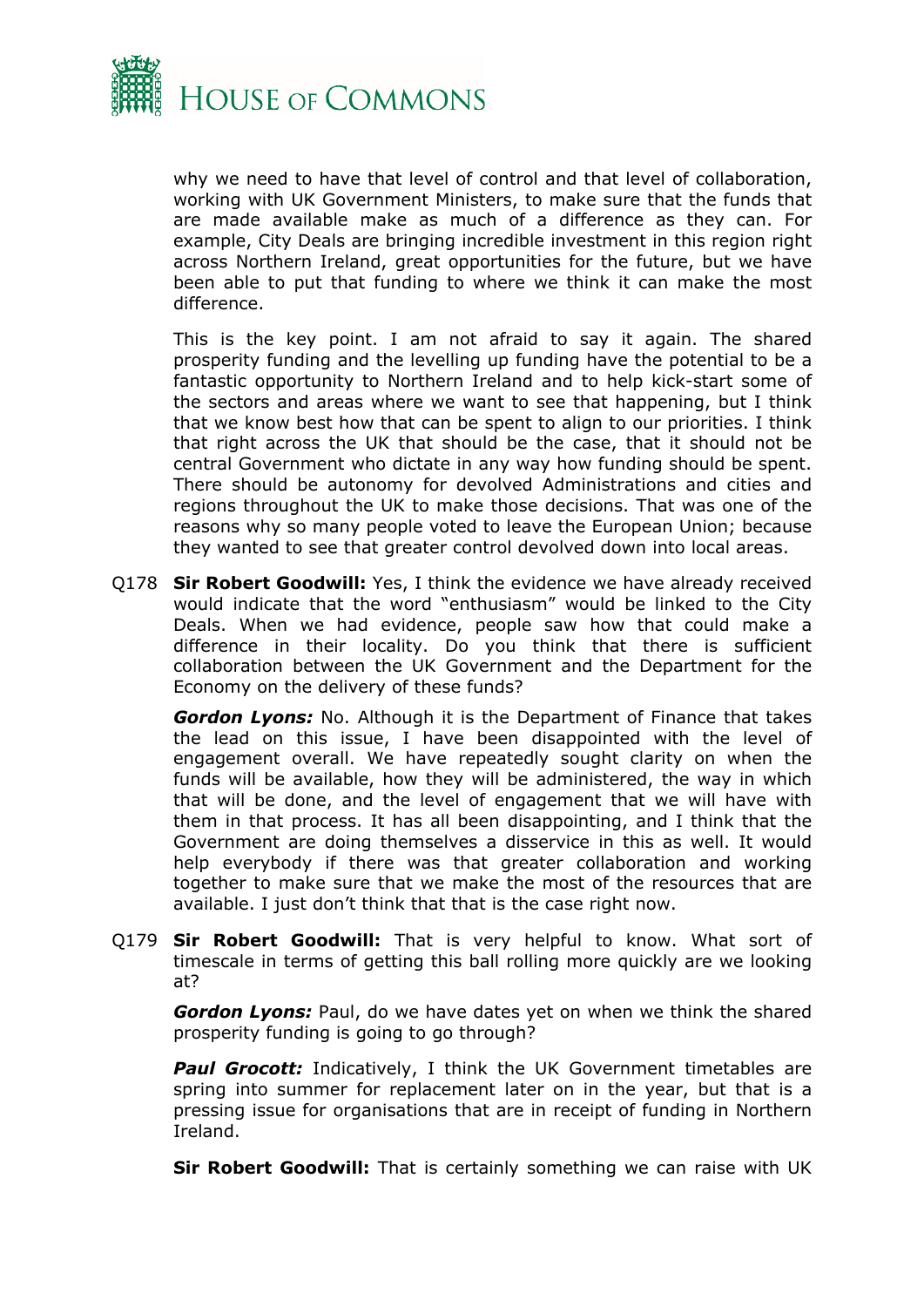

Ministers when they come and give evidence.

Q180 **Chair:** Robert, just before we leave there, can I clarify one thing? Given the tightness of the geography of Northern Ireland, as Robert has pointed out, there are a lot of income streams or investment streams or funding streams coming in. Would you like to see flexibility? You obviously have the silo streams, but if you could make a case through to Treasury or BEIS or the levelling up Department or whatever that merging two income streams or funding streams gets a much greater bang for the buck rather than two little bangs from two little bits of money coming in, would you like to see that flexibility?

*Gordon Lyons:* I think that flexibility is always helpful because you do not want to be putting resource towards something when you think it would probably be better going here but we are forced to spend it in this area. I think that is common sense.

Q181 **Sir Robert Goodwill:** That would certainly apply to the £400 million initially allocated under the New Deal for Northern Ireland, which has now been subsumed into general funding. What plans do you have to spend that specific money or is it just going to be spread around?

*Gordon Lyons:* Again, it depends exactly on the stream that that comes through, but I think that giving ourselves greater flexibility to make sure that it aligns with our priorities or where the priorities at that particular time are would be better use of those resources.

Q182 **Sir Robert Goodwill:** Minister, you said you had been to UAE, Dubai and the United States in terms of attracting investment and promoting Northern Ireland. In that regard, I know that the Department for International Trade is planning to set up an investment hub in Northern Ireland. Do you feel that you will be able to work closely together with it or have you pretty much covered that base already?

*Gordon Lyons:* No, we always welcome greater collaboration with UK Government and with Ministers. Since I have been in this post, I have been able to meet with Anne-Marie Trevelyan, and have been in contact with her a number of times, and I have emphasised the importance of the UK Government not just representing England abroad but representing the whole of the UK. To be fair, I think that the Secretary of State gets that. I am very keen to use the network that DIT has, for example, right across the world. For example, I was at Expo 2020 in Dubai and Invest Northern Ireland was working very closely with DIT. I want to see more of that taking place so that we can see the opportunities that exist right across the world and take advantage of those. I am very keen to collaborate as closely as we can together between the Northern Ireland Executive and the UK Government.

Q183 **Sir Robert Goodwill:** That is great. It sounds like that collaboration is working very well indeed. Has Anne-Marie been across to Northern Ireland?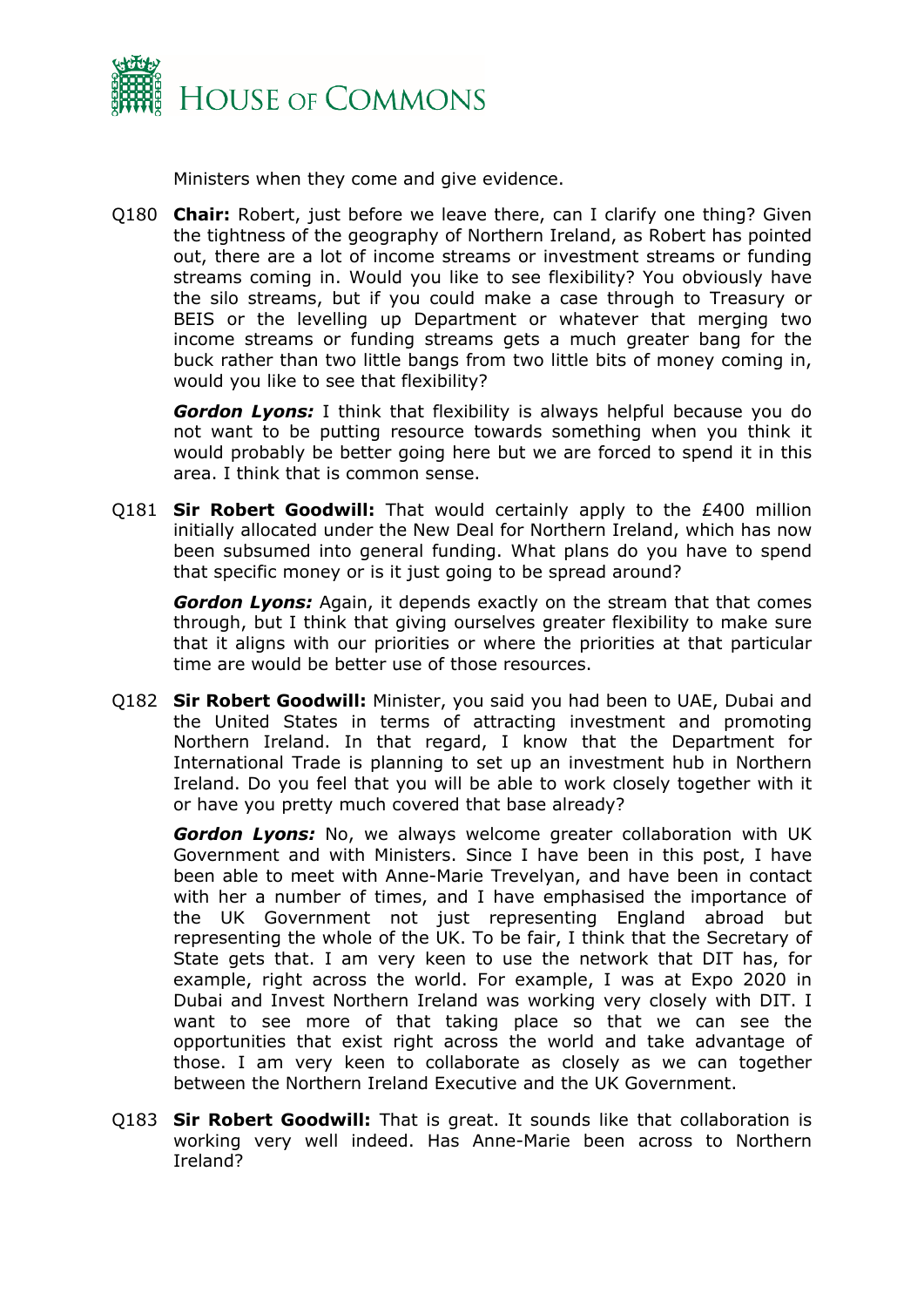

*Gordon Lyons:* She has, yes. I met her a few months ago and I continually raise these issues with the Northern Ireland Office as well. The network that the UK Government have is far superior to what we have here, so I think that it makes sense for us to work together and for us to take advantage of that network as well. I want to see much closer working together. That was one of the promises and commitments that was made in New Decade, New Approach, so we need to see that come to fruition.

**Sir Robert Goodwill:** That sounds very encouraging.

Q184 **Ian Paisley:** Minister, I was with the DIT officials last week at an event here in Parliament, where they were basically showcasing the toolbox that they have available to them for trade. I must say it was very impressive. The enthusiasm and the collaboration around what DIT wants to do with Invest Northern Ireland was palpable, so I think that is a very good synergy and I hope that it does result, as you have indicated, in a greater network for Invest and for investors into the Province. It is almost like the elephant in the room. Can you tell us a little bit about how difficult or problematic the messaging about trade has become as a result of damage that has been done by the protocol to trade and investment messaging in Northern Ireland?

*Gordon Lyons:* I think the greatest damage has been done to businesses that currently exist in Northern Ireland and businesses that are looking to expand. I hear from businesses frequently about the difficulties that they are having as a result of the protocol, in particular those that seek to bring goods over from Great Britain on a regular basis. I hear time and time again from those who say, "It used to be so easy for me to bring goods from one part of the UK to another". I was speaking about a month ago to a medium-sized company in Northern Ireland, a company that brings an awful lot of goods over from Great Britain, who said that they now have an additional nine people employed to deal with the post-Brexit protocol paperwork. That is an incredible time commitment and staff commitment.

There are a lot of businesses in Northern Ireland that are having to bring in more staff or spend more of their own time filling out the paperwork. I was speaking to a large employer a few months ago. They said, "Our profit margin is only 3% to 4% and that has been wiped out by the protocol because of the additional administrative costs and burdens that it has put in place".

I think it is particularly difficult for those businesses that already exist in Northern Ireland and depend a lot on goods being brought in from Great Britain; they are facing the difficulties there. Of course, the bigger concern is what happens towards the end of this year if the grace periods go. As you will be aware, we currently have about 14 or 15 different grace periods or mitigations in place right now that will not be there if the EU sticks to its timeline and fully implements the protocol. That includes charging, of course, to bring goods into Northern Ireland, which is going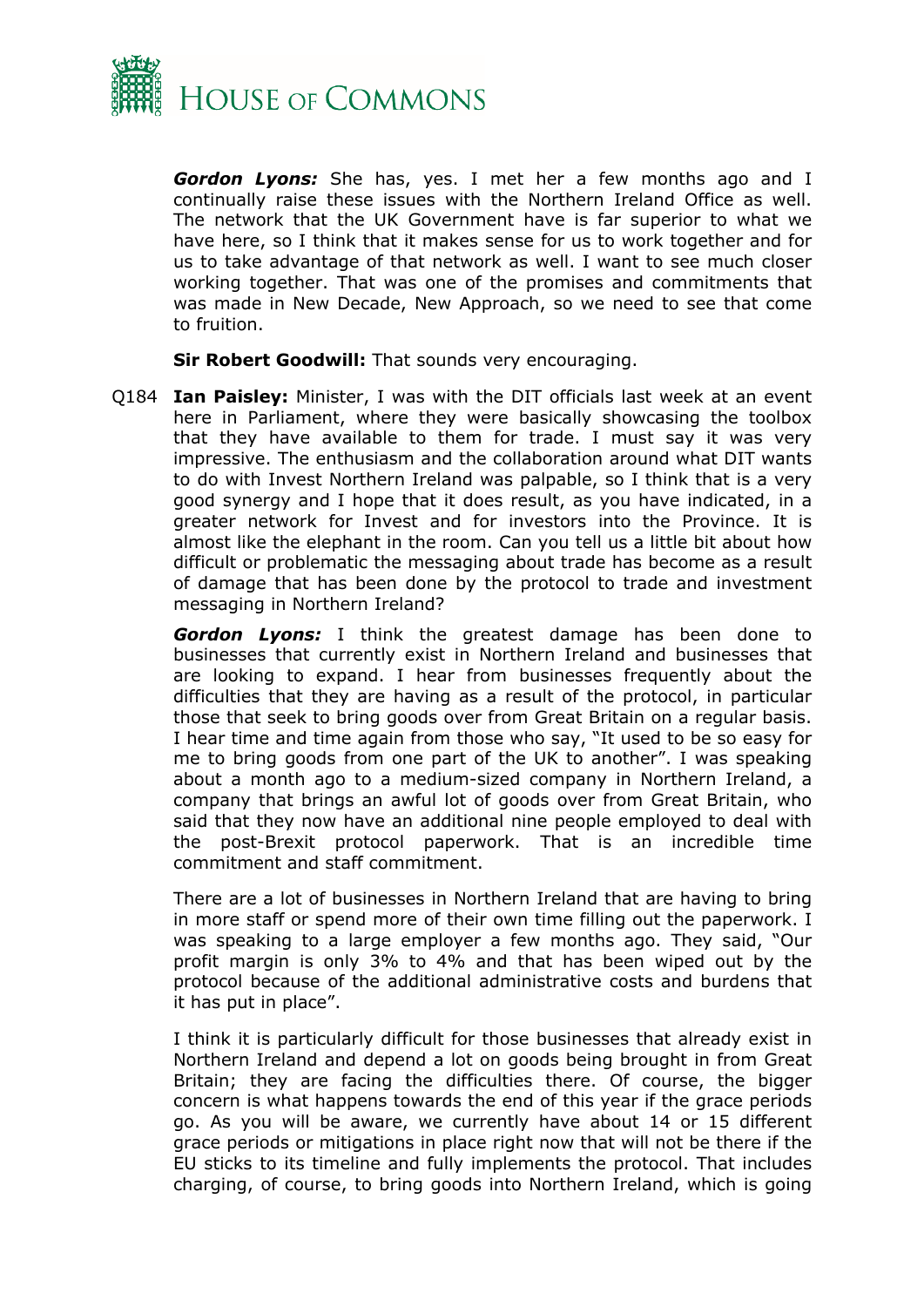

to create additional difficulties. That being said, when I am out across the world, the protocol is not the issue that is raised with me. I suppose for businesses that are not already established in Northern Ireland they do not see those potential issues. They see the skills, talent and capabilities as more—

Q185 **Ian Paisley:** I want to address the latter point. Obviously, Northern Ireland is marketed as nearshore or offshore to overseas investors in particular. Is that the policy of the Department—I assume it is the policy of the Department—to remove the checks and to streamline the flow of goods east-west and west-east? You are saying that is not coming up in conversations. If it does come up in conversations, is it a difficult conversation?

*Gordon Lyons:* I suppose a lot of the investors that I am speaking to are probably looking to bring jobs into Northern Ireland that are largely unaffected. It is in the service industry. However, investors are amazed whenever I tell them the checks that we have in place and the processes that exist. It is more general conversations that people are having that they find it difficult to understand. They ask questions and they find it difficult to understand that there would be processes like this in place within the UK single market. That is difficult, and we obviously have only a watered down version of the protocol right now. I would be concerned at what happens when those grace periods and mitigations were to go. I am trying to tell people about Northern Ireland and about why it is the place to invest, but there is no doubt that the protocol is an additional difficulty there.

Q186 **Ian Paisley:** I have one other smaller question in and around attracting investment, Mr Chairman. Obviously, tourism is a big economic driver and getting people into the provinces is very significant. A lot of these events showcase Northern Ireland. You have not had a chance yet to publicly speak about the impact of your conversations with Revival Racing and what happened with the, I think, significant hundreds of thousands of pounds offer to that club and that all collapsing. Are you able to tell us anything about that?

*Gordon Lyons:* Yes. You are absolutely right—

**Chair:** I am conscious of time and it is of interest, but I think it is extraneous to this inquiry. Could you do so very briefly?

*Gordon Lyons:* Yes. It is really important in terms of investment in Northern Ireland that we have major events. It has been shown in the past, whether it has been the Open or the Giro d'Italia, that major events help us to attract tourists, great jobs and all the rest of it. I was very supportive of the proposal by Revival Racing. For every pound invested it would have created a return of £12. I was supportive of it. I had frequent meetings with Revival Racing. I supported its proposal.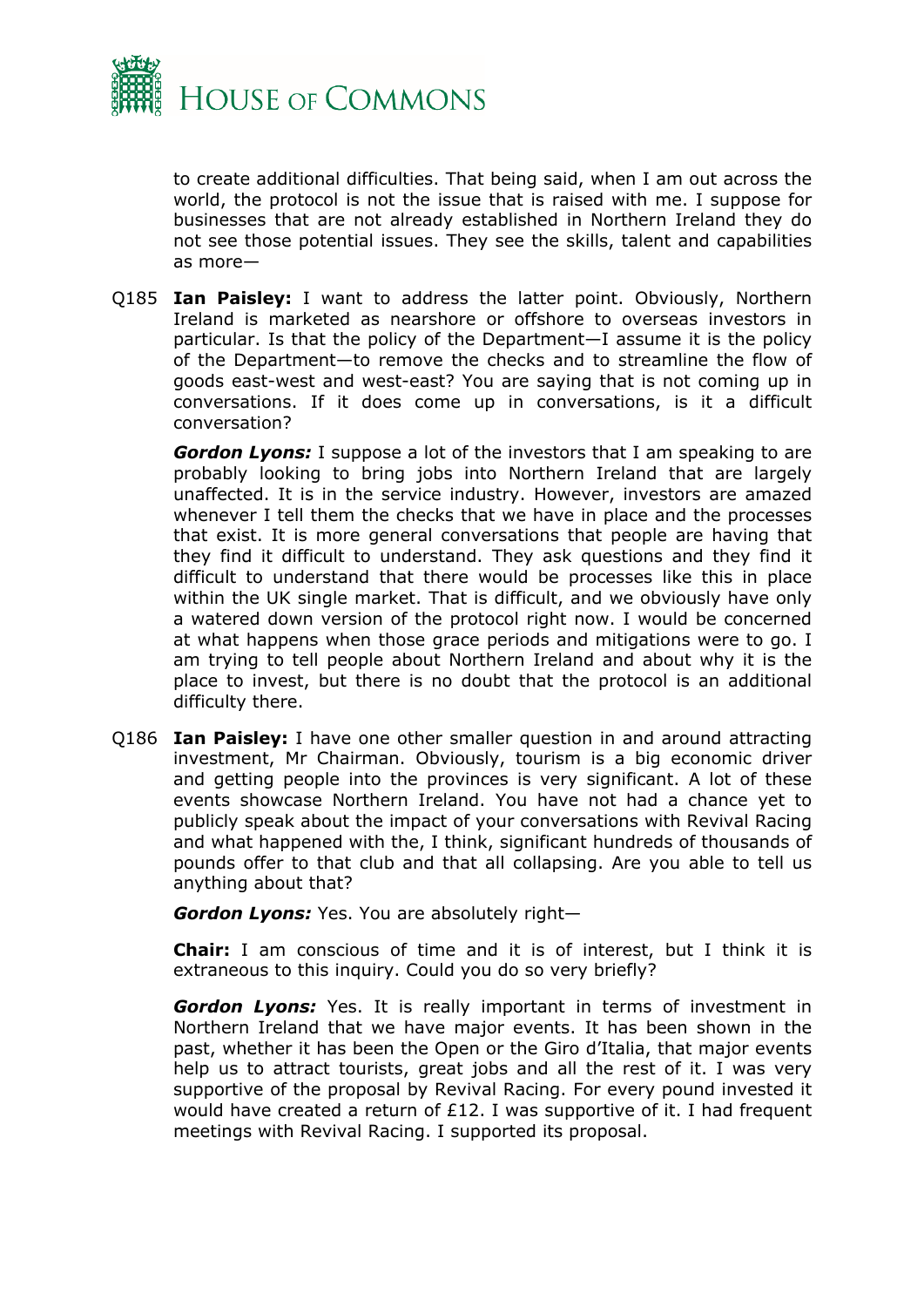

Unfortunately, despite the fact that the Department of Finance and the Department for the Economy signed off on the business case, Tourism Northern Ireland decided that it was a project that it could not support. I am very disappointed in that. I think that we need to be looking again at the policies that are in place to ensure that we can support large events. It is very disappointing. I tried to provide all the support that I could, budgetary assurances and—

**Chair:** Okay, thank you. Let's move on now to Claire Hanna.

Q187 **Claire Hanna:** Hello, Minister and Mr Grocott. We have discussed a little bit foreign direct investment. I want to ask generally what you think makes Northern Ireland an attractive destination for FDI and how integral it is to our economy.

*Gordon Lyons:* Absolutely. I think there are a number of things that stand out. We are business friendly. I think we have competitive costs. I think we have world-class universities. We are a global exporter. Connectivity is hugely important. We are the No. 1 location in terms of being most connected. Those are all important. I hear those time and time again, Claire, but above everything else the No. 1 issue is skills. I hear time and time and time again from investors who say, "The No. 1 issue for us is the skills, the talent and the pipeline that we have in Northern Ireland". It is by far the greatest asset that we have.

Q188 **Claire Hanna:** I know a colleague is going to ask you about investment in skills. You mentioned that the protocol, for example, was not the No. 1 issue that businesses were raising. I suspect skills probably is, is it, and access to labour? Has that worsened in the last year, and do you think there is a need for a bespoke immigration framework for Northern Ireland in order to allow us to have talent from elsewhere?

*Gordon Lyons:* There are a couple of things that I think we need to do in terms of skills. There is a wider issue within the labour market right now and I have, together with colleagues in Scotland and Wales, urged the Government to look at the policies that they have in place so that we can be a little bit more flexible in terms of some of the skills that we need. What I am interested in is making sure that we can have that pipeline and that pipeline that continues with the people and people with the skills that we need to address what we are trying to do in 10X.

I think you will see in the skills strategy what we are trying to do there. We are trying to address skills imbalances, widen that access to skills as well, create that culture of lifelong learning, and enhance digital skills as well. One of the things that I have said I would like to see happen is ICT skills being compulsory at GCSE level to get our younger people involved at an earlier age in ICT and to recognise the job opportunities that are there.

There is something else that we can do, Claire, and it is attracting talent from elsewhere in the UK. I am very aware of the fact that we do lose a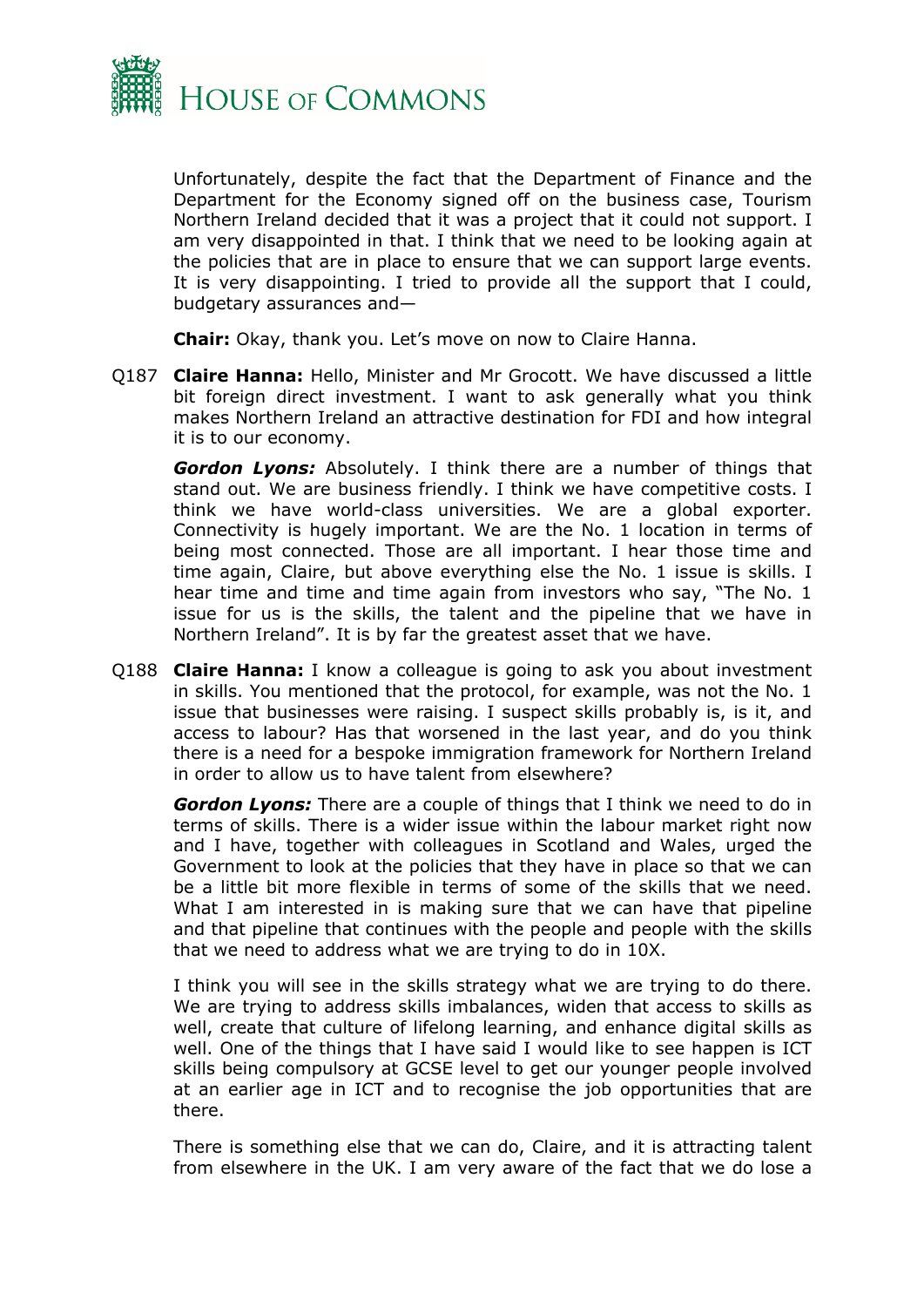

lot of our young people to England, Scotland and Wales and many of them do not come back. Not only do I want to hold on to those young people but I think there is a great opportunity for us to bring more young people from the rest of Great Britain into Northern Ireland. As you will be aware, it is a great place to live. It is a great place to work, with increasing job opportunities. The quality of life and the cost of living is fantastic in Northern Ireland.

I want to see us doing more to sell ourselves as a place for people to come to from elsewhere. Yes, I think there is an opportunity for us to look at our immigration policy and to be as flexible as we can and to meet those immediate needs that we face, but we also need to keep that skills pipeline going and at the same time attract people from elsewhere in the UK as well.

Q189 **Claire Hanna:** I agree entirely. It probably comes back to that stability and social progress project in order to attract them. What is your understanding of the effect of Article 10 of the protocol around subsidy control on foreign direct investment and what discussions or efforts have you made around that?

*Gordon Lyons:* This is a concern that I have had for some time and I have expressed this to Paul Scully on a number of occasions. I don't have an easy answer for you because there is and continues to be a complete lack of clarity as to what this will mean for companies in Northern Ireland and those who are investing in Northern Ireland as well. Operating two subsidy control schemes within Northern Ireland would be an incredible administrative burden and cause huge difficulty for public authorities such as Invest NI. There are legal uncertainties and financial uncertainties potentially from offshore risks as well that could dissuade investment. It is an area of concern at the moment.

Q190 **Claire Hanna:** What opportunities or impediments, if you view it in that way, does our unique dual market access, being in both the UK and the EU single markets, create and what are you doing to harness those opportunities?

*Gordon Lyons:* Of course, you will understand that my priority is trying to get this issue sorted out because we are seeing the damage that has been done to local companies here in Northern Ireland. I do not think that we should underestimate that in any way. I know people tried to minimise or even dismiss some of the difficulties that people were having, but here we have many cases of small businesses that are being told, "You have the best of both worlds" but, in reality, what they have is huge administrative burdens and the financial difficulties that come from that. We cannot underestimate the difficulties that they are having, and that is why we need to see a solution to it.

Q191 **Claire Hanna:** I certainly do not think that anyone in this Committee is dismissing the frictions and the difficulties, and it is something that we are working to resolve. I asked you about the opportunities. Do you see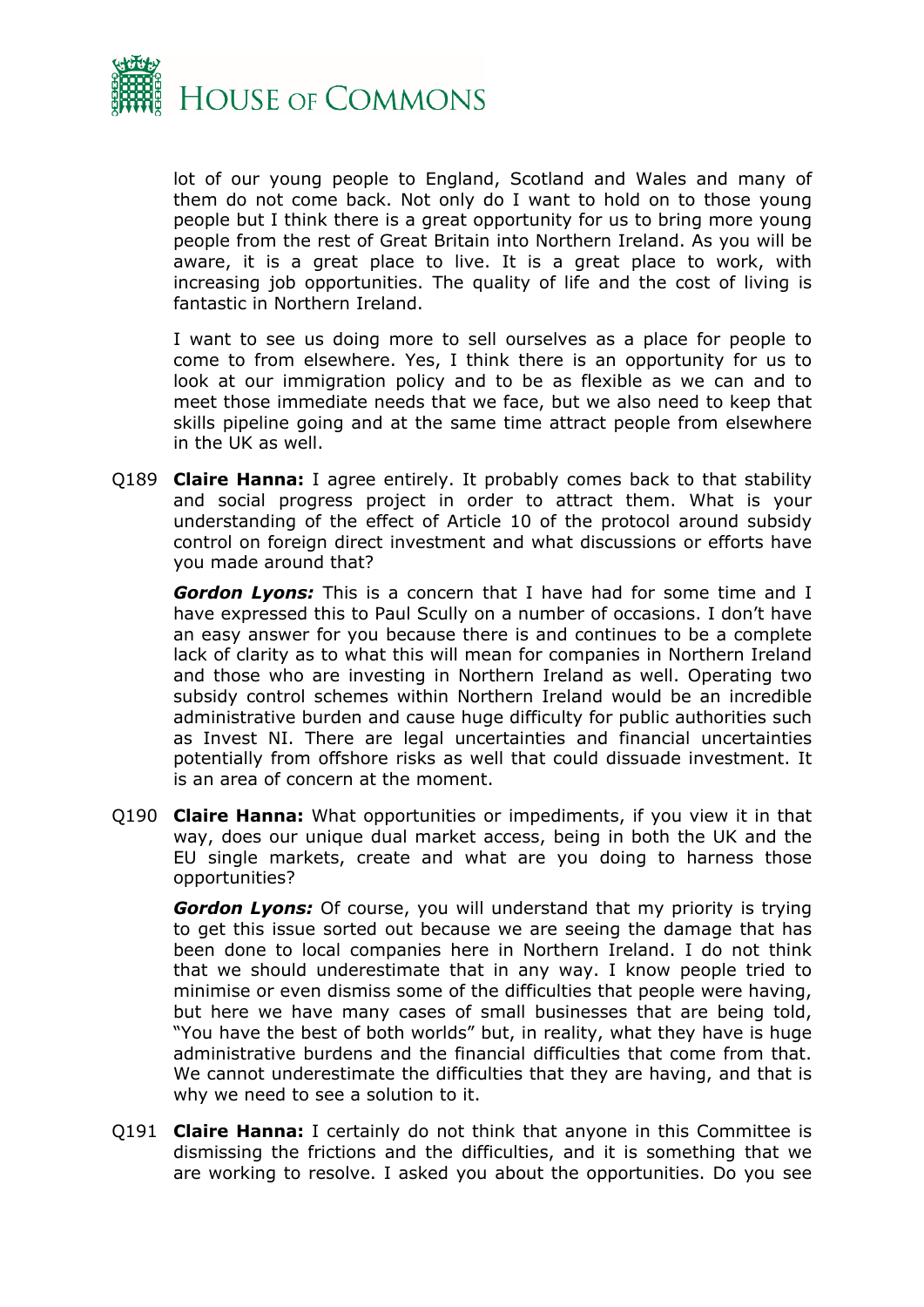

any opportunities? You were in the Netherlands in November with Invest NI's Going Dutch campaign, which is about promoting investment and export from Northern Ireland to the Netherlands. That is just one example of the opportunity that we have—barrier-free access. Did it not cross your mind that that would not happen if we did not have our access to the single market? Do you not see opportunities beyond just the Netherlands and, as I say, are you doing anything to harness them?

*Gordon Lyons:* Of course, I think that if we were in any other part of the UK we are still able to trade with the European Union. You are still able to export. The Going Dutch programme is a fantastic example. I was criticised by your constituency colleague in the Assembly for going on that—

**Claire Hanna:** No, I do not think you were criticised for going, I think you were criticised for being silent about the opportunity.

*Gordon Lyons:* No, I think I was criticised for being there, but I make no apology for wanting to export into all markets. In particular, the Going Dutch programme is about helping people with that first step into what is a similar market. There are a lot of synergies between the Netherlands and Northern Ireland, and that was to try to give people that opportunity to get in there and to get into markets. I want ease of access into as many markets as possible, Claire, but I don't want that to come at the expense of ease of access to our own UK internal market. I want to find solutions to that so that it is better for all.

Q192 **Claire Hanna:** I will just finish on this, but can I clarify: is it the position of you and your Department that that barrier and tariff-free access that we enjoy to the rest of the EU single market is dispensable and is that something you would be prepared to forgo?

*Gordon Lyons:* As I have said already, I want to see that ease of access to as many markets as possible. I want us to get into new markets as well. I want to take advantage of all of the opportunities that we have in front of us. That is why we are looking at the United States, we are looking at Europe, we are looking at the UAE. All of these are potential markets that we have to make the most of. I believe that exports are key to achieving some of the things that we have within 10X. I want to see that easing up of that access as much as possible, but we obviously need to resolve the issues with the protocol at the same time.

Q193 **Claire Hanna:** Are you hearing from businesses that that market is dispensable? Are businesses not telling you that they would like to keep their free access to that market? Is that something you are hearing from business?

*Gordon Lyons:* It is not something that people are coming to me directly about. To be fair, I probably hear more about the problems that companies are facing as well. Those are the concerns that are being expressed to me.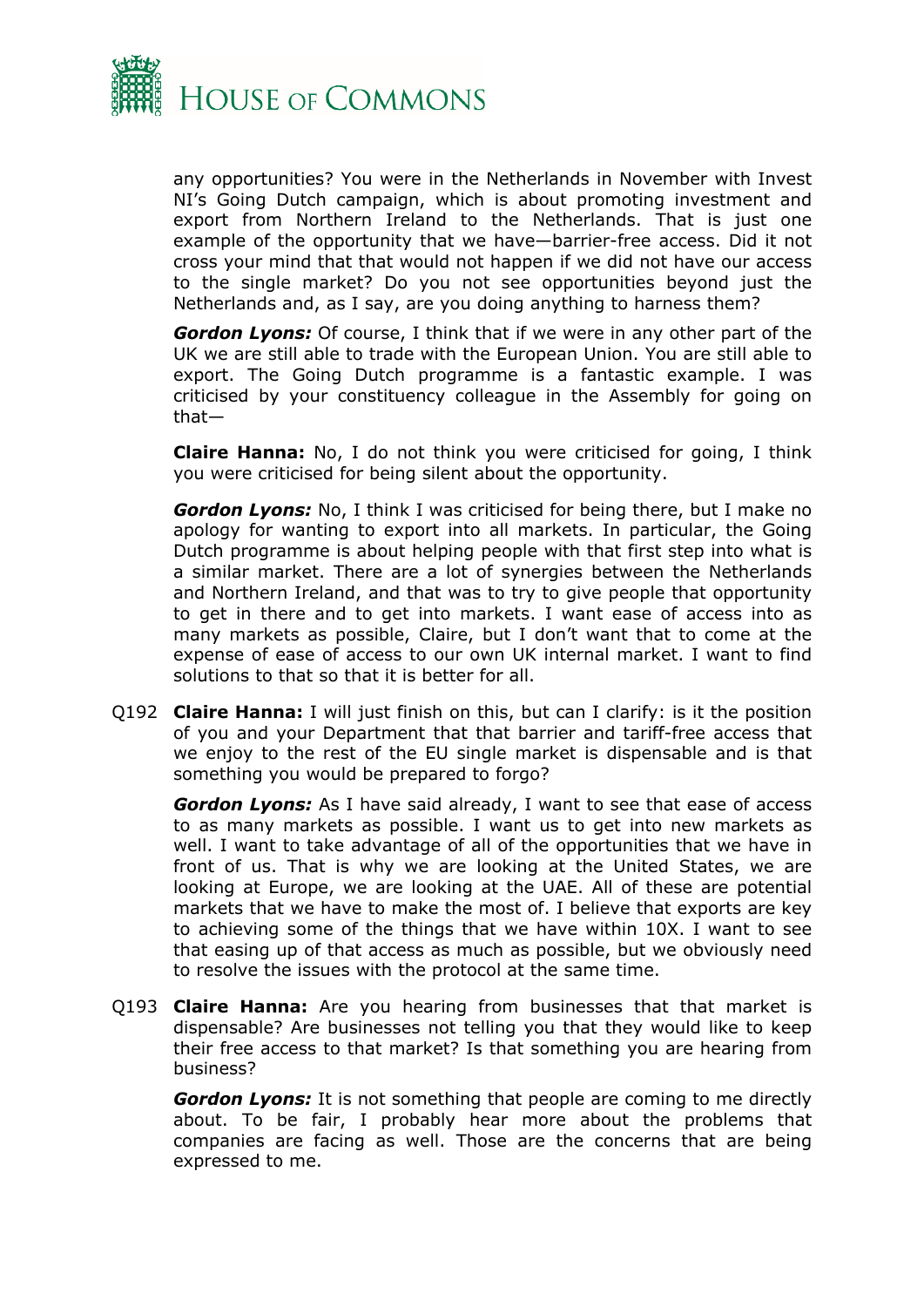

Q194 **Mr Gregory Campbell:** Welcome, Minister and Mr Grocott. It was good to see that you were in America last week on the issue of trying to drum up trade, particularly when some in Sinn Féin were taking huge half-page ads out and spending megabucks chasing moonbeams.

On the issue of the skills gap—which has not only concentrated the Department's mind but, just looking at the clock now, the last 40 minutes that we have had with you—the skills issue seems to have been predominant in what you have said and in our questions as well. Could you clarify, for example, in the Community Renewal Fund and the Assured Skills Programme what progress you think the likes of them are making in addressing that gap? If you were looking ahead over the next Assembly term, say the next four or five years, how do you see that panning out?

*Gordon Lyons:* Let me just take the example of the Assured Skills Academy. I have had a significant investor in Northern Ireland come to us and say they are reinvesting and, in fact, doubling the size of their footprint here in Northern Ireland. They said one of the key reasons why they are doing that is because of the Assured Skills Academy. They needed extra skills. They needed that pipeline of talent. They came to us. We very rapidly got training courses set up between the universities, ourselves and business. They say, "You're agile, you're small and that is why we are coming back again". I think that it is a great example of how we have been responding. It does make a difference and it is generating more jobs and more investment in Northern Ireland.

Here is my problem right now. I have big ambitions in terms of skills. I recognise that if we want to be one of the small advanced economies of the world we need to invest in our skills. My draft budget settlement from the Finance Minister, Conor Murphy, would not have allowed me to realise those ambitions. That draft budget would not have allowed me to stand still. In fact, I have had to cut back on many of the programmes that we have put in place that are creating jobs and investment here in Northern Ireland.

For the first time since devolution was restored in 2007 we have a draft budget that did not place the economy front and centre. I recognise the issue around health. It is a big, important issue, but the second biggest issue that we face in the next Assembly term is skills and, unfortunately, we do not have a settlement right now that reflects that.

The UK Government can play a role in ensuring that the shared prosperity funding and other funding now is directed towards that, but I think the Committee also needs to recognise that if we do not invest in the economy and if we do not invest in skills we are all going to be poorer. The Finance Minister's own Fiscal Council said that this was not a strategic budget. It is simply cutting 2% off every Department, giving it to health, without any outcomes built into that. If we want to make a real difference to Northern Ireland we are going to have to take a much more strategic approach. If you invest in skills and jobs, that takes pressure off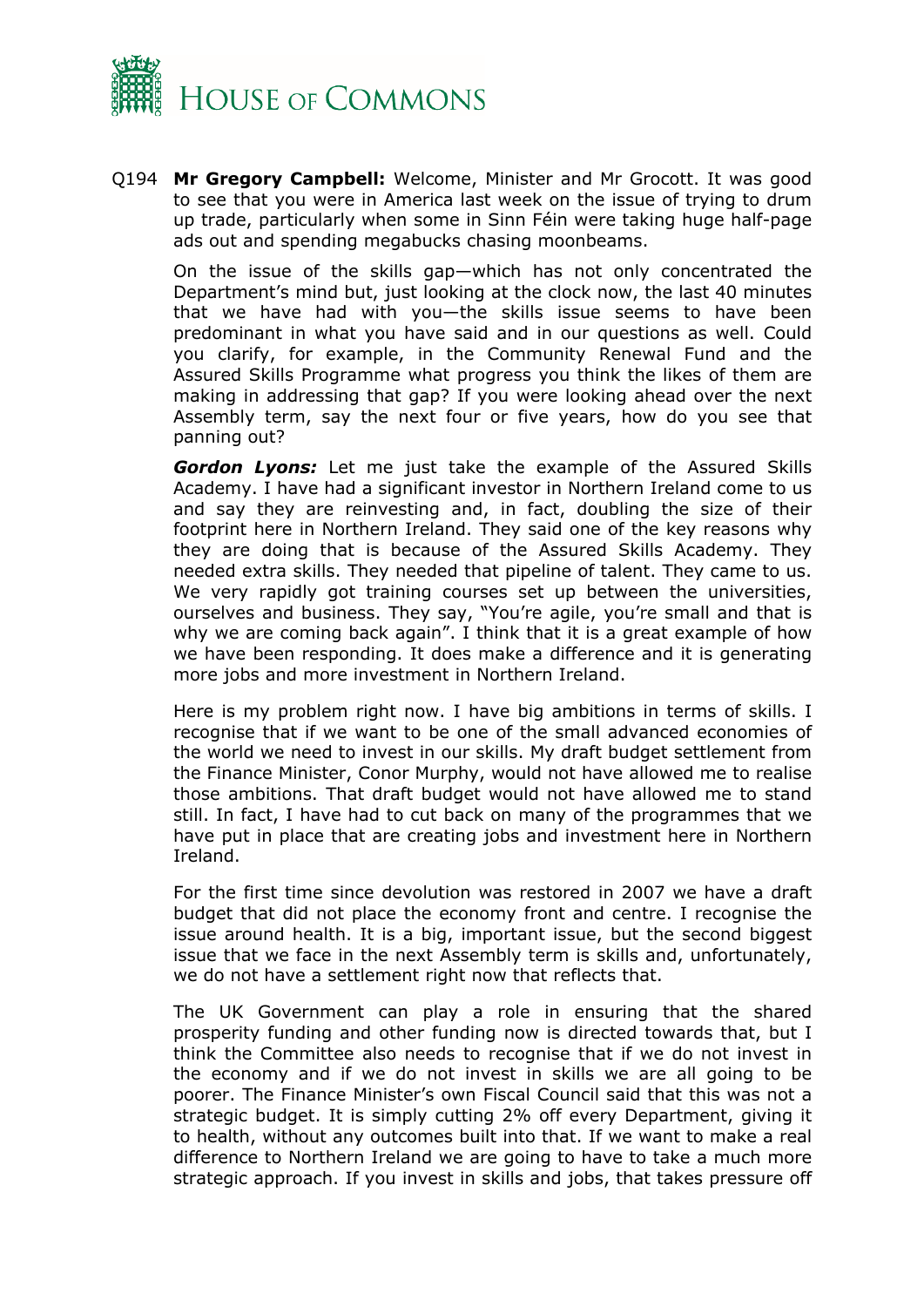

the health service. Evidence shows that. It takes pressure off the justice system. We need a much more strategic approach.

Q195 **Mr Gregory Campbell:** I have one last question, Chairman. On the issue of the importance of the whole skills programme, where would you put, for example, the development as we speak in March 2022 of a number of projects that come under your remit? I am thinking particularly in my local area of the Northern Regional College in Coleraine. How important are those regional colleges to addressing that major issue that you have identified?

*Gordon Lyons:* Hugely important. You will be aware of the tens of millions of pounds that we have put into the campus in Coleraine. I am looking forward to seeing that open. I have been very clear since coming into this role that our further education colleges are world class and they have facilities that are at industry level, giving fantastic opportunities to our young people. They absolutely contribute to what we are trying to do in our 10X plan because it is in those sectors that we see the potential for growth that will have to be supported by further education colleges. I just wish more parents and more teachers and schools were aware of the opportunities that exist within them. I am going to be continuing to invest in them. We have had a significant capital investment programme and that will continue because we see the importance of it to the local economy.

Q196 **Chair:** Just before we leave that important point, Mr Lyons, you mentioned teachers and parents. You have talked about skills, and the skills wall, I think as we know, is built on the foundation of a good education. That is what sparks aspiration, confidence and so on. Sitting alongside or maybe within your 10X strategy, what is the Executive's plan, vision, hope for getting a deeper and broader understanding of the importance of education and education engagement and learning engagement at primary and secondary level to allow that skills base to flourish?

You know as well as I think all of us around this table will know that there are still some in communities in Northern Ireland for whom the intrinsic importance of education as we transition to a high-skilled economy is not as readily understood as it needs to be, thereby disadvantaging future generations.

*Gordon Lyons:* One of the things that I have been doing within the Department is a fundamental review of careers and of the careers service, because I think that we leave it too late until we tell people, "Here is how education is linked to a job that you will have, which is linked to the opportunities and the prospects that you will have in the future as well". It is why I want to make people aware at an earlier age that this is why education is important because this is what it can lead to in the future. I want to get that into people's minds earlier and I also want them to be aware of the opportunities that exist.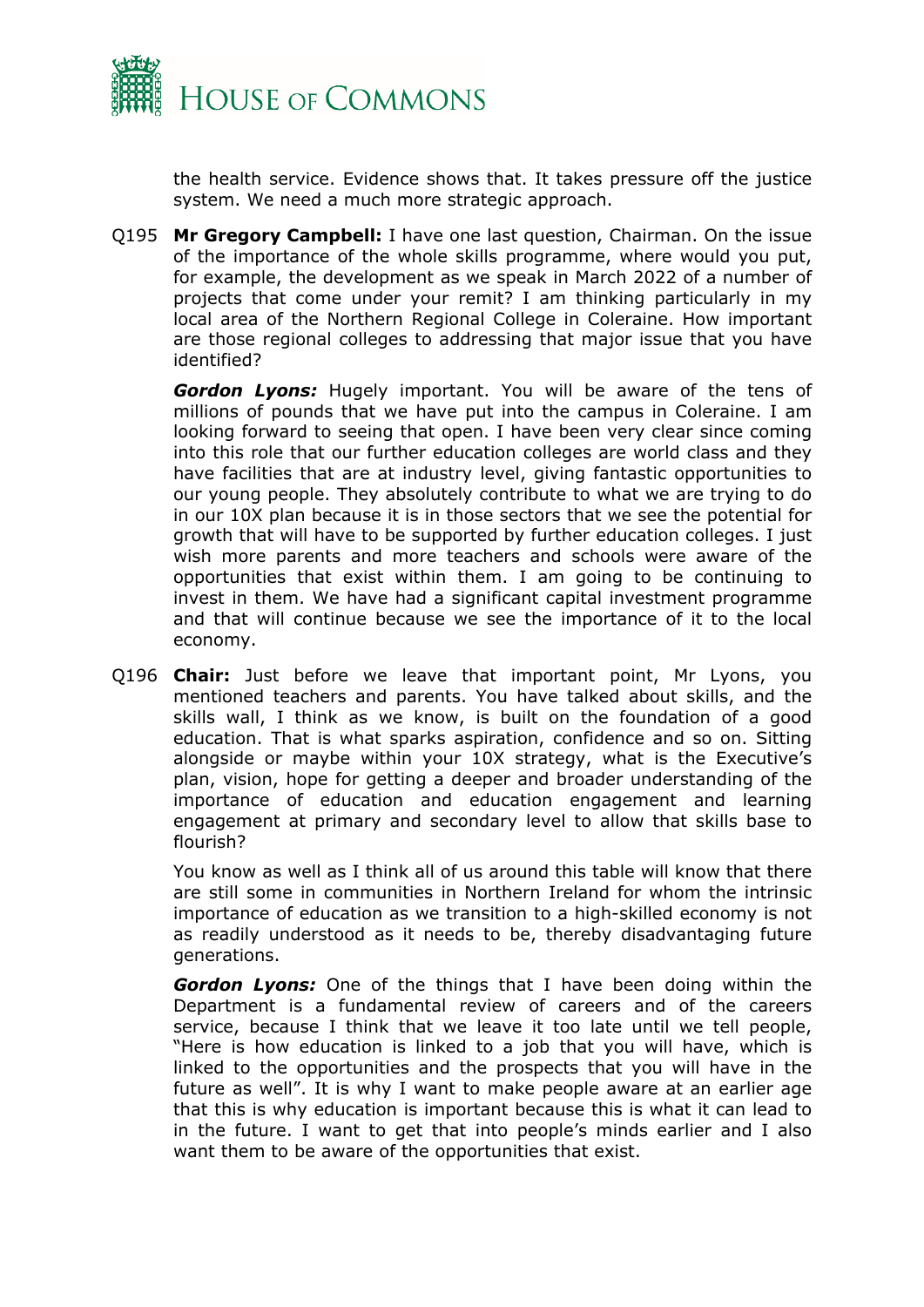

I want people to be aware also that if you want to do well in life university is not your only option or your only pathway to get there. I look at some of the fantastic opportunities that exist, the jobs that are available right now, that do not require a degree-level education, but the education is there in our further education colleges right now. They really are incredible. We need to make sure that our younger people know from an earlier age about those opportunities that exist but, importantly, we need parents to know as well. That is why I have been very keen in the careers review that this is not just about engaging with schools or with pupils. We do need to engage with teachers in particular, because they need to know about the opportunities that exist, but parents as well are absolutely key. They need to have that pathway. They need to see clearly in front of them the options that are available to them because it spurs them on as well if they know, "If I do A, B and C, I will end up with D opportunities in my life". That is why I want to see that starting much earlier.

Q197 **Chair:** Is there a strategy for parents? It is all well and good teachers saying education is important, but if when the kids go home there is a sort of, "Ah, well, I have done okay, I'm all right and I haven't got an education" and so on; it suddenly deflates that aspiration bubble in the minds of the young. Is there a strategy about engaging parents who do not have great educational attainment themselves, which of itself can act as a real block for their kids?

*Gordon Lyons:* There are different programmes in place across the Department for Communities and the Department of Education. For example, within my own Department one of the things that we are looking at in the careers review is how we can inculcate into people this opportunity, this understanding of the opportunities that exist and why education is so important.

I do not think it is in the ownership of any one Department because it is quite a big issue, but it is the case that we need to get it into people's minds that, "There are opportunities that exist and if you want to take advantage of those opportunities here is how you go about it". That needs to be impressed in the minds of young people and their parents.

Q198 **Chair:** I appreciate it is a big issue, as you say. It is cross-cutting across Departments, but to those parents who are not economically active for whatever reason—and we know that there is quite a cadre of that across the Northern Irish economy—talking about careers progression and skills would be talking to one set—. There cannot just be one message, can there, to parents?

What is the Executive's strategy for underscoring the importance of education, the high-skill economy and so on that you have been talking about that underpins your strategy, to those who are outwith economic activity, who are slightly—let's call it—semi-detached from the economic life of Northern Ireland plc and have no route to get back in either. They are sort of atrophied in a particular time?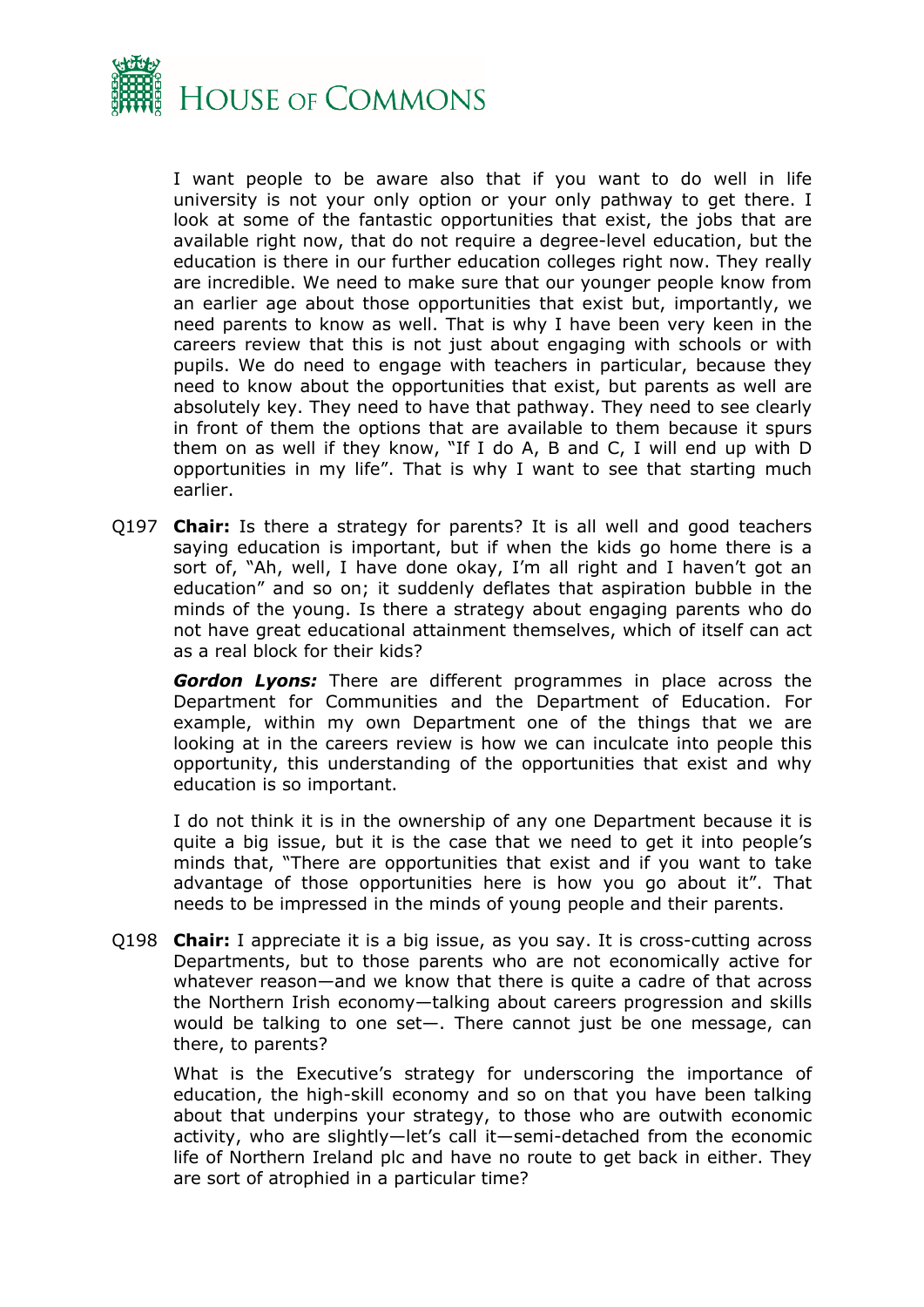

*Gordon Lyons:* There are a couple of things. First of all, you are absolutely right to address the issue. We are doing really well in Northern Ireland in terms of our economic growth. We have a lower than average unemployment rate compared to the UK average. Our big issue is our inactivity rate: 27.5%, among the highest in the UK.

One of the things that I am doing within the skills strategy is looking at creating a culture of lifelong learning. In the first instance, how do we get people who have been out of work or perhaps have not worked for a long time back into the workplace? That will have a generational impact as well.

The second thing that we are doing is looking at how we can get role models into classrooms. I know we have made use of some of our sports stars in the past to get into schools to talk about the need to take advantage of those opportunities that exist and how you go about doing that as well.

It is not easy. It is not something that we can shake a wand at or do overnight, but it is something that we need to address because of that economic activity rate. I think you need to inspire and you need to get it into people's minds about how you take advantage of opportunities that do exist here.

Q199 **Stephen Farry:** I have two very quick supplementaries. The first one is picking up on the Chair's comments. Minister, could you briefly touch on what is happening with the 14-to-19 strategy and the work with the Department of Education in that regard? Secondly, going back to Assured Skills—which of course is an excellent programme—to what extent are investors also highlighting any particular pressure points around the more senior management positions in terms of potential investments? That probably leads into what the Department is doing on wider management and leadership skills more generally.

*Gordon Lyons:* Unfortunately, we have not made the progress that we would have liked to on the 14-to-19 strategy. There is a huge amount of work involved in that. We want to make sure that we get that right—

**Stephen Farry:** It has been over 20 years, I believe, trying to get the focus.

*Gordon Lyons:* You see, an awful lot of work. There has been extensive engagement with the Department of Education on that. We are getting very close, but we turn into pumpkins on Monday night in terms of announcements that we can make, so I don't think we are going to see progress on that.

In terms of senior management positions, it is not something that I have been directly on the receiving end of criticism around. Has that come up through you, Paul?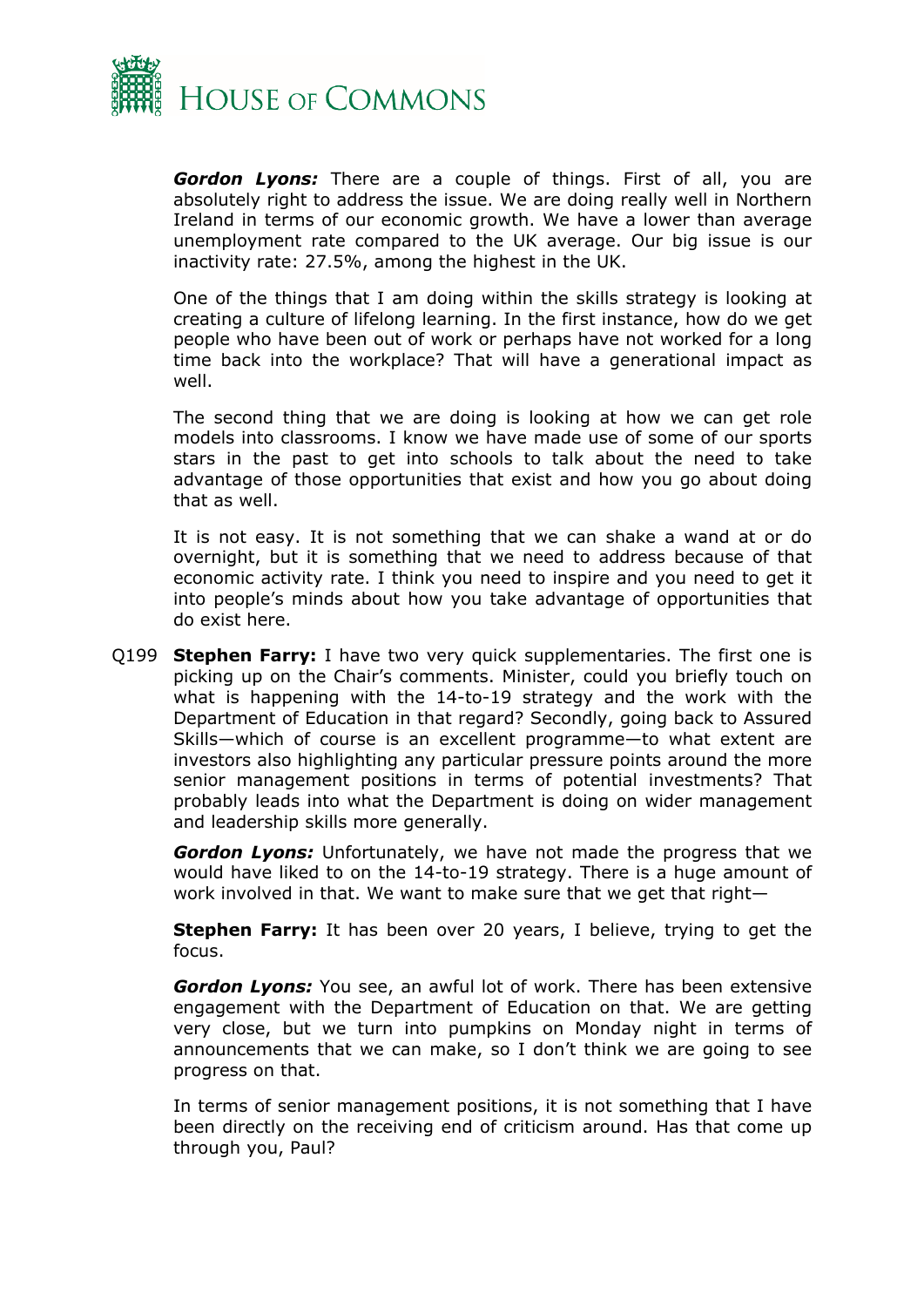

*Paul Grocott:* I think that a relevant point is that we have put innovation at the heart of the 10X strategy, so encouraging senior management to adopt innovation. That is not just the application, that is thinking about innovation in a much broader sense, about how you bring innovation to the business, to supporting businesses to adopt that type of thinking. It is an area that we are going to need to focus on.

Q200 **Claire Hanna:** Do you think the Executive's investment strategy, ISNI, has the potential to address the lack of investment in infrastructure in Northern Ireland, and how do you feel the Executive-wide approach to infrastructure has worked?

*Gordon Lyons:* We obviously have a strategy now in place, but the same as everything, it is funding to follow that up that is going to be the big issue. I think that we have particular issues around water, and wastewater in particular, but that is where we require the funding and that is currently not in place.

**Claire Hanna:** What was the last thing you said? I did not catch it.

**Chair:** Mr Lyons, we did not catch the end of your sentence.

*Gordon Lyons:* Oh, right, okay. You are going to need the funding to get that in place and that is going to be the difficulty that we face. If you want to talk about infrastructure and investment, I think that you have to look at the success also, Claire, of Project Stratum. That has been a massive step forward for Northern Ireland as a result, as you will be aware, of the DUP-Conservative confidence and supply agreement.

As a result of that, tens of thousands of properties are now connected to high-fibre broadband. That is an incredible achievement that we have been able to deliver, and it does make and is making a real, tangible difference. You will be glad because of the efforts of myself and my party that we have been able to deliver that, but hopefully we can make progress on other areas, too.

Q201 **Claire Hanna:** Looking at net zero and decarbonisation, to what extent is your Department's strategy aligned with that agenda? In terms of the inquiry that we are doing, how should UK Government investment be directed to support decarbonisation?

*Gordon Lyons:* They are exceptionally closely aligned. The energy strategy that I published in December time flows directly and matches up with the objectives that we have in 10X.

Where do I think some of the investment should be directed? I think the hydrogen opportunities that we have in Northern Ireland would be good. We have a lot going for us. It is not often that we are ahead of the rest of the UK on some of these issues, but take the potential for hydrogen. We already have a high degree of renewables in Northern Ireland. We have good connectivity north-south and east-west.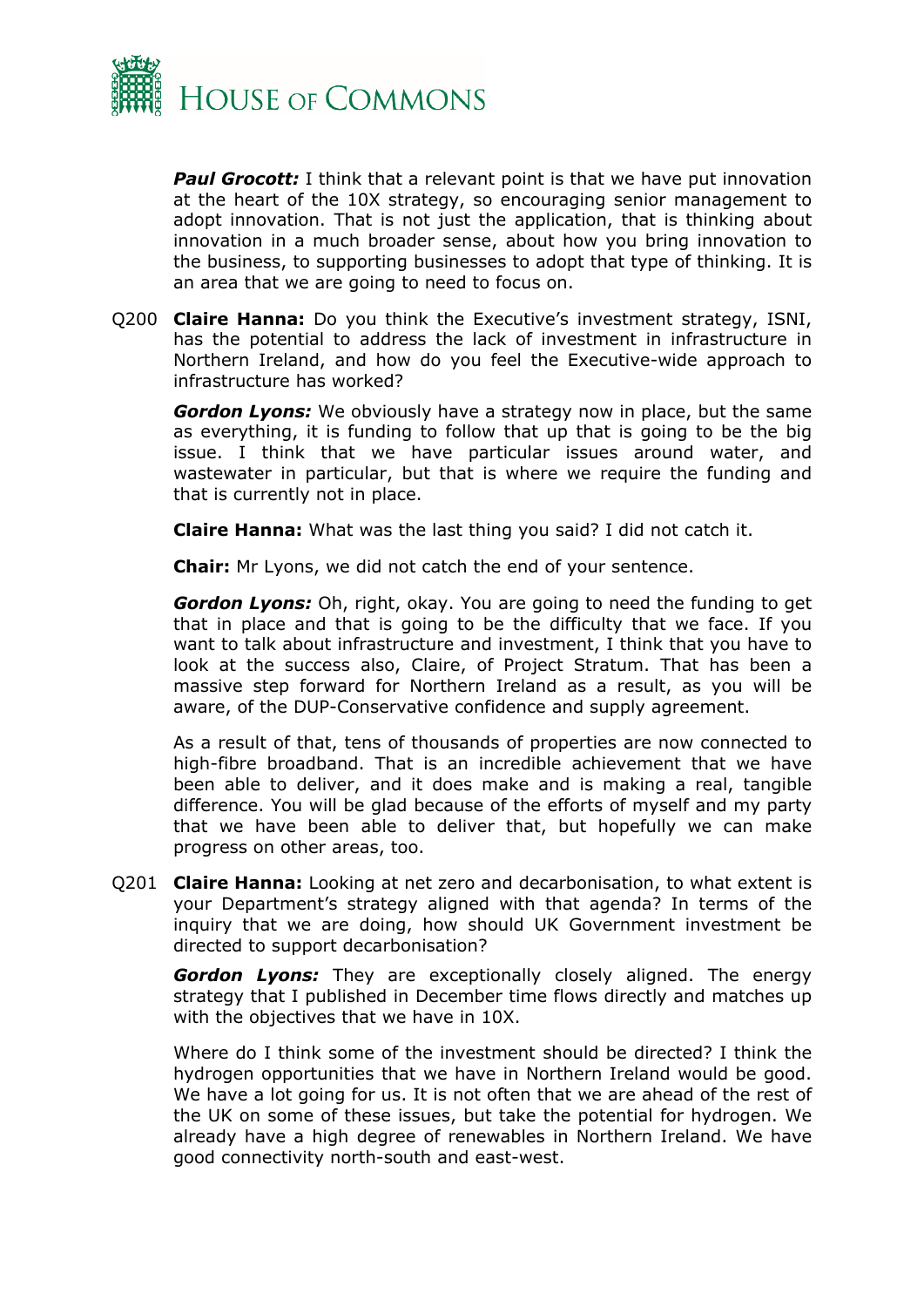

We have a relatively small geographical area and we have the northern gas network that GB does not have in terms of the pipes and so on, which means we already have that blend of hydrogen or exclusively hydrogen as well. We have a big problem when we cannot store renewables. Hydrogen is the solution to that. That takes us closer towards our net zero targets, but, importantly, it makes energy more affordable and a more secure supply so that we are not dependent on foreign sources of fossil fuel. Politicians often throw out this word "gamechanger". This does have the potential to be a real game-changer in Northern Ireland and it is what investment should be directed to.

Q202 **Ian Paisley:** Minister, thank you for that on the hydrogen. Obviously, I agree with you, this is a game-changer in terms of industrial jobs that it can create as well as greening the economy. It is the only thing I agree with greening, by the way. In terms of the next step when it comes to hydrogen, how close are we to support from Government for an investment in an electrolyser plant in Northern Ireland to help with the hydrogen infrastructure drive?

*Gordon Lyons:* I have put hydrogen prominently within the energy strategy because I see the advantages that can come from that. There is lots that I want to do within the energy strategy, but again it comes down to funding. I would love to see that developed. Ian, you will be well aware of the opportunities that exist in Ballymena. I was there for the launch of the hydrogen academy. I have seen first-hand how that technology has developed. I want to get towards that point. I want to get towards it very soon, but again it will be funding dependent.

Q203 **Ian Paisley:** I have one other point on infrastructure and hydropower as opposed to hydrogen power. Have there been any significant applications for investment in hydro turbines for Northern Ireland as a power source and a source of power security?

*Gordon Lyons:* Not at this stage as far as I am aware. One of the things I have said is that yes, I want to see an increase in renewables to reduce our dependence on imported fossil fuels. I also want to see a more diverse supply of renewable energy. Opportunities that come from tidal, hydro and geothermal are areas that we should also be looking to exploit, and a little bit of solar energy and high-grade wind as well. We want to make sure that that supply is as diverse as possible.

Q204 **Ian Paisley:** If applications come forward, what sort of a package has the Department available to resource such applications? These are applications that can only be supported with Government funding.

*Gordon Lyons:* That is all part of one of our action points for this year looking at how we can best support new renewables, we can ensure that we are giving financial support to those that give us the best returns. That will be looked at this year.

Q205 **Ian Paisley:** Is there any ability for you to connect with UK national funding programmes for those green energy projects? Can you draw down from those funds, and does that have a consequence elsewhere in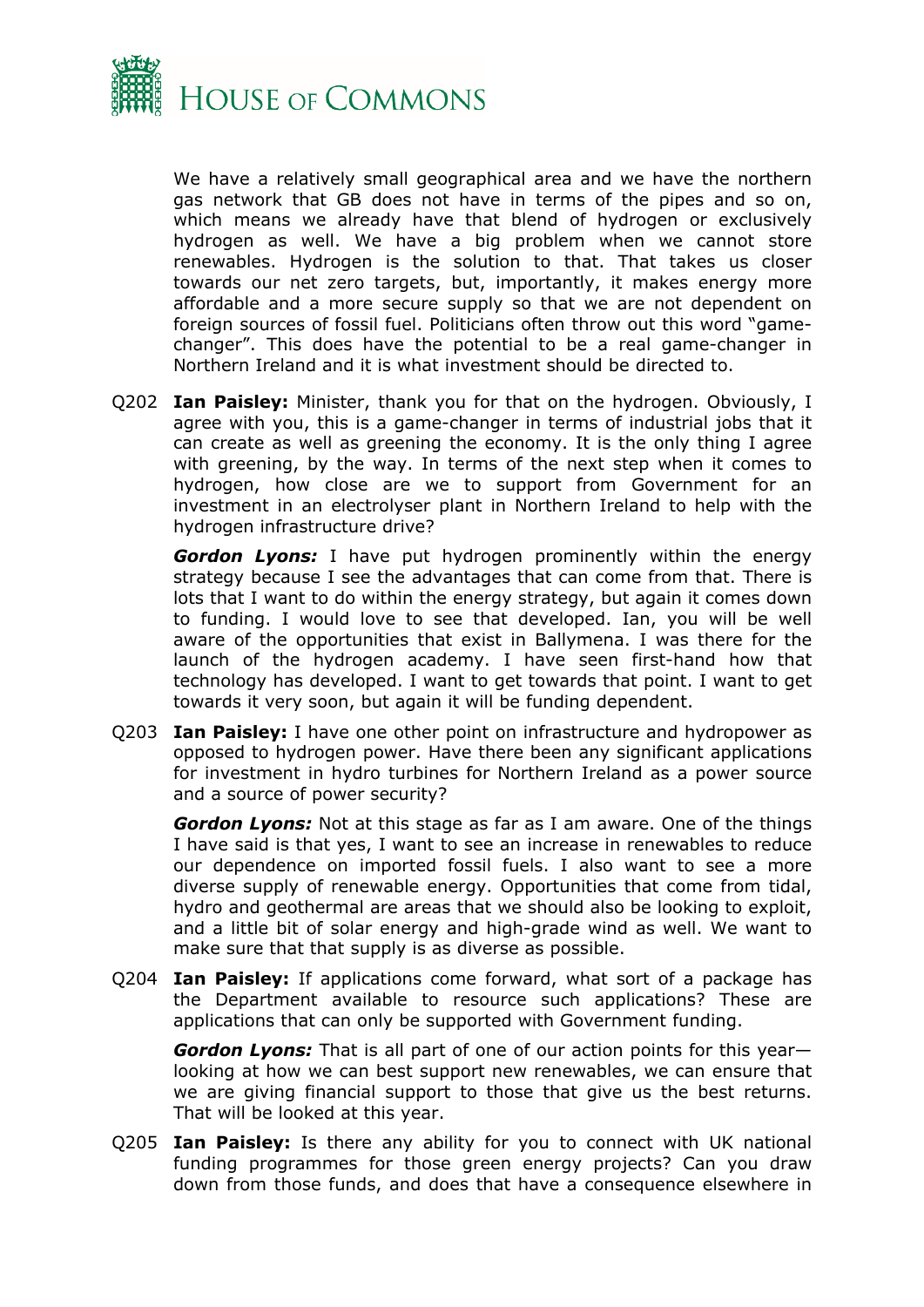

your budget?

*Gordon Lyons:* Absolutely. We need to draw down as much funding as we can for these projects, especially where we can show there is going to be benefit from that. It is not going to be possible for us to do this within the funding that I have from the draft budget.

**Chair:** Mr Lyons, your sound is going a little bit.

**Ian Paisley:** Could you repeat the answer? That would be helpful.

*Gordon Lyons:* If you look within the funding that I have available in the draft budget—I don't have a funding envelope for that—that is why I will be looking to take advantage of funding that we draw down from the Government to contribute to our national net zero goals as well.

**Ian Paisley:** Chair, that might be something we as a Committee could recommend, being able to resource some of these big infrastructure projects with national funding.

Q206 **Chair:** Yes, indeed. Mr Lyons, a final—I was tempted to say "observation", but in fairness to you I will pose it as a question. You have given us a huge amount of information and clearly your Department is doing a great deal of thinking and strategising on all of this, and that appears to be a cross-Executive endeavour. I have been struck this morning by your grasp of the importance of making sure that the next generations are better equipped in skills and the economy and so forth.

You also referenced your desire to make sure that local decision-makers decide where money is spent and how it is spent, rather than being a top-down Westminster issue, in order to maximise the local bang for the local buck.

Call me naive if you will, but that speaks back to me surely and probably to you—you mentioned that you become a purdah pumpkin on Monday of the absolute desirability and essential nature of ensuring that devolution continues to function in Northern Ireland, otherwise the great work that sits behind 10X, your skills and endeavours, your investment strategies and elsewhere, come to naught if we find ourselves in a sort of zombie-like devolved situation.

*Gordon Lyons:* Yes, and I want to see an Executive after the election. I want to make sure that we are in a more stable position. After the election we can deliver these things, which will build in success for Northern Ireland.

You will also be aware that the protocol is poisoning our politics right now. There is a need to bring this to the head. We have gone from the position of many people saying there were either no problems with the protocol, they just wanted the rigorous implementation of the protocol, to many people recognising that there are problems with the protocol and saying they can be dealt with, but we still have no action and no action has been taken. We have been exceptionally patient, but we need to see action. That is not for any narrow party-political purpose but because it